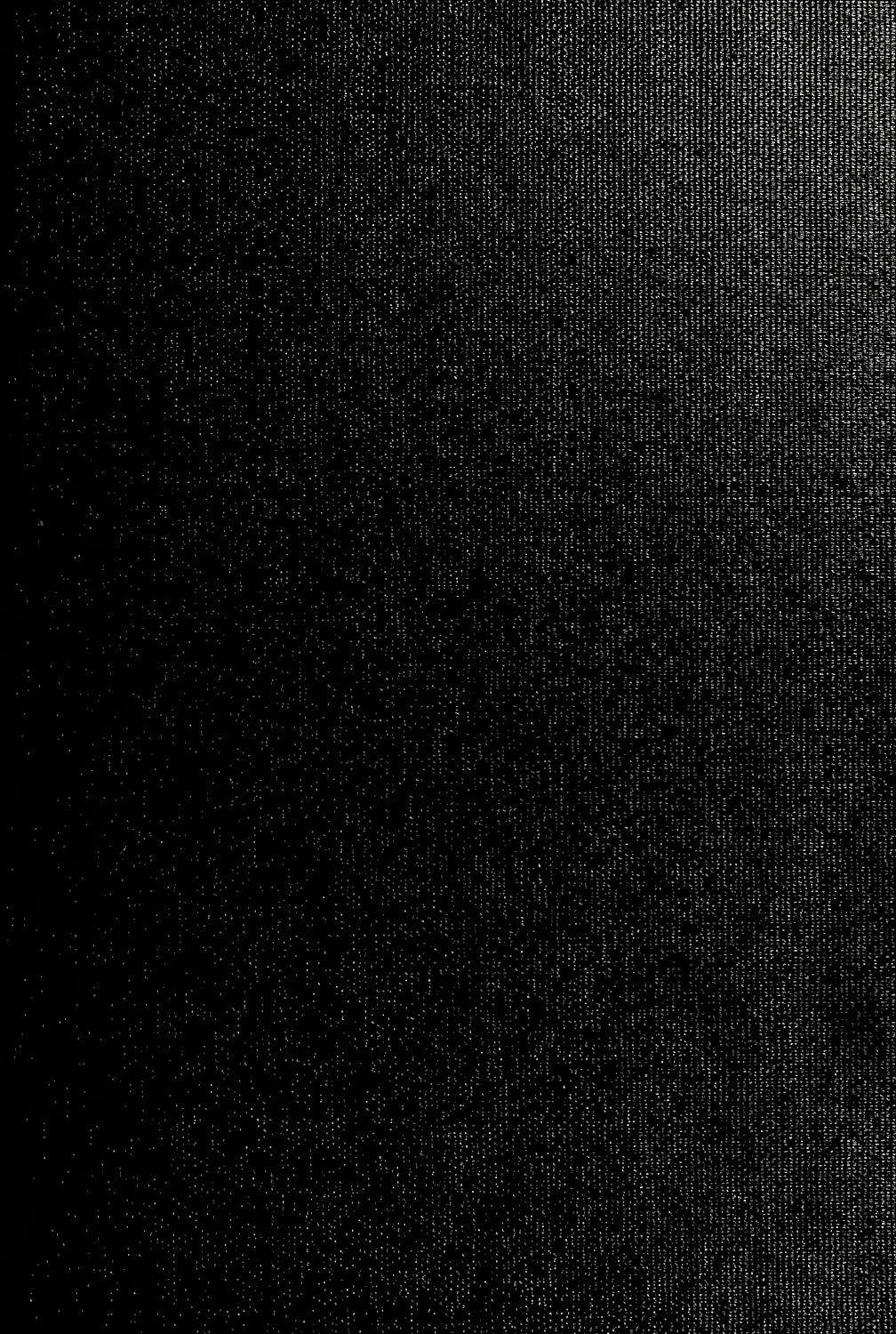|                       | Total Votes Cast                                 | $\begin{array}{c} 11834 \\ 18344 \\ 19434 \\ 1954 \\ \end{array}$ | 239566<br>23866<br>23883<br>202382<br>2023                | $\begin{array}{c} 14,884 \\ 14,866 \\ 1,866 \\ 6,137 \\ 27,138 \\ \end{array}$ | 9,826<br>3,674<br>$\begin{array}{c} 19,660 \\ 5,196 \\ 31,905 \end{array}$       | 5,674<br>21,109<br>3,144<br>4,024<br>10,327      | $\frac{15,746}{6,161}$<br>6,161<br>$\frac{12,582}{302,397}$            |
|-----------------------|--------------------------------------------------|-------------------------------------------------------------------|-----------------------------------------------------------|--------------------------------------------------------------------------------|----------------------------------------------------------------------------------|--------------------------------------------------|------------------------------------------------------------------------|
|                       | <b>Blanks</b>                                    |                                                                   | 831<br>749<br>765<br>5,480<br>2,399                       | 8<br>6482490<br>6482490                                                        | 0040140<br>0040140<br>0040140                                                    |                                                  | 3,609<br>1,534<br>$\frac{1,592}{3,108}$                                |
|                       | and Others                                       | 315<br>223<br>242                                                 | 399770                                                    | 3210                                                                           | 2545<br>2545<br>227                                                              | 88485                                            | 304<br>2045<br>2050<br>2050<br>σÏ                                      |
| <b>State Election</b> | Democratic<br>of Lowell<br>angnosT .E alooiV     | 8158158<br>13236677<br>132559<br>14.559                           | 03010886<br>01014880116<br>010101016                      | $\begin{array}{c} 11,274 \\ 1,336 \\ 4,489 \\ 2,510 \end{array}$<br>20,098     | $\begin{array}{c} 7.498 \\ 7.573 \\ 14.9382 \\ 14.9382 \\ 25.384 \\ \end{array}$ | 4521984<br>552844<br>45284                       | 11,842<br>4,523<br>4,468<br>352<br>947<br>ີດ.<br>ລາວ<br>ລາ             |
|                       | Total Votes Cast                                 | 256532<br>25532                                                   | 300033                                                    | 307<br>80293<br>815                                                            | 2216981<br>2214601                                                               | 120224<br>120227                                 | 3047<br>1456<br>3011<br>3035                                           |
|                       | Blahks                                           | 23745<br>2445<br>22452                                            | 558888                                                    | 307<br>1544<br>1546                                                            | 2134707<br>2007<br>20077                                                         | 1997<br>1997<br>1988                             |                                                                        |
| Primary               | eradio IIA                                       | ة.<br>88<br>$\frac{55}{7}$                                        | 8년 7월 20                                                  | $\frac{4}{7}$ r $\frac{6}{7}$                                                  | n 2284                                                                           | 22458<br>2245                                    | -188<br>26<br>618                                                      |
| Republican            | $(n -$<br>ПідтэувН 10<br>Theodore J. Gaiero, Jr. | ் ம                                                               |                                                           | 18<br>57                                                                       | ທ                                                                                |                                                  | $\overline{\phantom{a}}$ ro $\overline{\phantom{a}}$                   |
|                       | Total Votes Cast                                 |                                                                   | 4302<br>4391<br>918<br>$\alpha \dot{\alpha}$              | 2224232<br>12021232<br>1202123                                                 | 13134313134                                                                      | 499<br>1,231<br>4,809<br>464<br>064              | 2,335<br>687<br>896<br>049<br>248<br>$\mathbf{\Omega}$                 |
|                       | Blanks                                           | 49<br>1,066<br>287<br>454<br>81                                   | <b>625252525</b>                                          | 5603300                                                                        | 24088771                                                                         | $\begin{array}{c} 99 \\ 115 \\ 1 \end{array}$    | 560<br>152<br>138<br>403<br>10,479                                     |
|                       | <b>SIGHTO IIV</b>                                | 42<br>$\frac{33}{21}$                                             | $rac{6}{6}$<br>ကလလ                                        | $\omega$<br>$\overline{4}$                                                     | 194<br>53<br>ග                                                                   | $\frac{4}{19}$<br>$\frac{1}{22}$                 | 42<br>ာ<br>$\frac{10}{521}$<br>4                                       |
| Democratic Primary    | Пэмо. 10<br><b>and Separator</b>                 | 281<br>3,320<br>$1,539$<br>$1,557$                                | 349<br>2,181<br>1,808<br>314<br>411                       | $163$<br>$553$<br>$597$<br>1,582<br>2,902                                      | $1,191$<br>$736$<br>$4,474$<br>522<br>3,788                                      | 1,018<br>3,635<br>406<br>877<br>212              | 1,733<br>526<br>1,636<br>40,248                                        |
|                       | District<br>Fifth                                | Billerica<br>Berlin<br>Andover<br>Ayer<br>Acton                   | Boxborough<br>Chelmsford<br>Bolton<br>Carlisle<br>Concord | Dunstable<br>HAVERHILI<br>Groton<br>Harvard<br>Dracut                          | Hudson<br><b>AWRENCE</b><br>ancaster<br><b>JAMELL</b><br>ittleton                | Stow<br>Sudbury<br>Shirley<br>Maynard<br>Methuen | <br>l'yngsborough<br>Tewksbury<br>Westford<br><b>TOTALS</b><br>Wayland |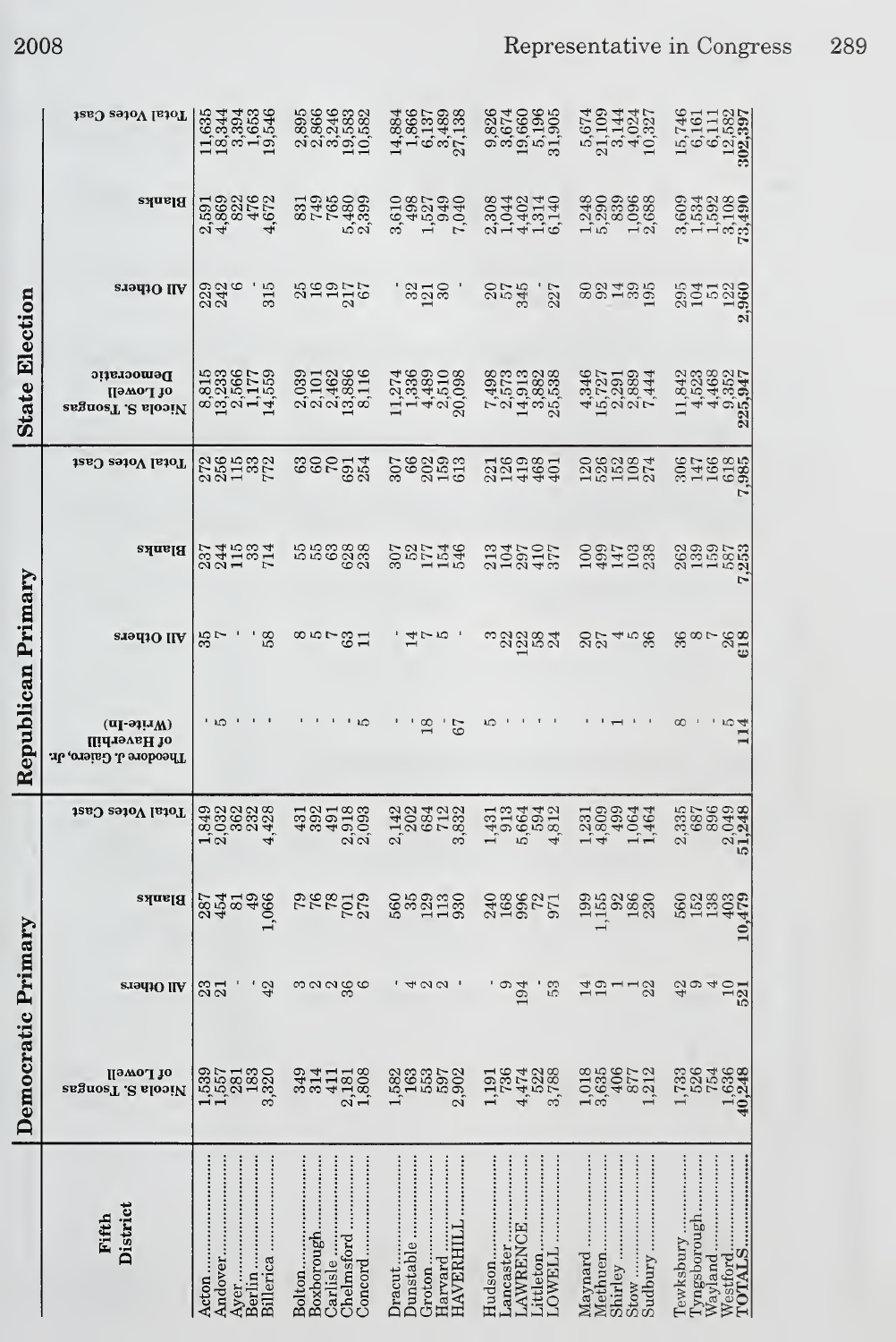|                       | Total Votes Cast                                      | 8,571<br>7,435<br>$20,614$<br>$4,981$<br>$12,855$           | 14,050<br>2,209<br>4,746<br>15,684<br>3,867                  | 4728<br>48568421<br>4898421<br>489868                               | $\begin{array}{c} 12.460 \\ 2.581 \\ 3.5363 \\ 4.834 \\ 4.9329 \end{array}$ | 10,944<br>15,062<br>8,460<br>26,441<br>13,860                       | 4,685<br>4,449<br>4,5,222<br>4,5,504<br>13,13,13                          |
|-----------------------|-------------------------------------------------------|-------------------------------------------------------------|--------------------------------------------------------------|---------------------------------------------------------------------|-----------------------------------------------------------------------------|---------------------------------------------------------------------|---------------------------------------------------------------------------|
|                       | Blahks                                                | 45082179                                                    | 525<br>5953343                                               |                                                                     | 4587521                                                                     | 585825                                                              | 1345299<br>146299                                                         |
|                       | <b>SI9410 IIV</b>                                     | တ ထ<br>$\overline{1}$                                       | $\Omega$<br>$6\overline{a}$ 4                                | 50                                                                  | $\overline{4}$                                                              | ా∞⊣లో                                                               | $a + b$                                                                   |
|                       | Rebaplican<br>Anqmən 1səm jo<br>Richard A. Baker      | 0001000<br>0001000<br>0001000                               | <b>005</b><br>2038<br>$\frac{1,828}{3,521}$<br>₹,            | 13346225<br>1465325<br>104601                                       | 3,621<br>1,549<br>1,536<br>1,537                                            | 123386<br>0411696<br>042169                                         |                                                                           |
| <b>State Election</b> | Democratic<br>mala <sup>8</sup> io<br>John F. Tierney | 5380027<br>57504797<br>541400                               |                                                              | 287078020178202012                                                  | 358<br>35920<br>815690<br>81011                                             |                                                                     | 885888888888888888888                                                     |
|                       | Total Votes Cast                                      | 884932                                                      | <b>982888</b>                                                | 0000144000100011                                                    | <b>323538</b>                                                               | 022403<br>0235403                                                   | 127<br>1929<br>1945<br>2557                                               |
| Primary               | Blanks                                                | <u>nadaya</u>                                               | $22^{\circ}$ $\frac{2}{\circ}$                               | 88≌82                                                               | 271<br>ਂ ਸ਼                                                                 | 15284                                                               | ಲ್ಲಿ ಎನ್ <i>ಲ</i>                                                         |
|                       | All Otpers                                            | نہ س                                                        | ග<br>N                                                       |                                                                     |                                                                             |                                                                     |                                                                           |
| Republican            | Anqmən 1səM jo<br>Richard A. Baker                    | 853288                                                      | 35235                                                        | 1003454                                                             | 278274                                                                      | 558888                                                              | <b>983588</b>                                                             |
|                       | <b>Total Votes Cast</b>                               | <b>7825821</b><br>Congo 21<br>$\mathbf{\alpha}$<br>$\infty$ | 335745                                                       | 8899551<br>⊣ ന                                                      |                                                                             | nd 2000<br>Und 2003<br>$\overline{\phantom{a}}$                     | 6057<br>6057667<br>6067<br>$\mathbf{c}$<br>$\mathbf{a}$<br>$\blacksquare$ |
|                       | Blanks                                                | 146<br>107<br>1088<br>149                                   | $\frac{302}{91}$<br>59<br>1,429<br>68                        | 39000000000                                                         | 3160 mg<br>3160 mg                                                          | 203505                                                              | 864428<br>874788                                                          |
|                       | <b>STALLO IIA</b>                                     | ထယ<br>⇥<br>$\overline{21}$                                  | က<br>$\frac{8}{6}$<br>17                                     | 35<br>45<br>$\infty$ $-$                                            | $\frac{5}{2}$<br>400                                                        | 38<br>3<br>152                                                      | 32<br>$\infty$<br>ᆏᅐ                                                      |
| Democratic Primary    | məla <sup>2</sup> do<br>John F. Tierney               | 269<br>1,732<br><b>755</b><br>1,797<br>625                  | <b>9849</b><br>9349<br>4,467<br>241                          | 448<br>301<br>813<br>3,144                                          | 3357<br>3572<br>1,567<br>237                                                | 3,208<br>1,551<br>963<br>752<br>1,067                               | 1,318<br>$241346$<br>$21346$<br>$1.506$                                   |
|                       | District<br>Sixth                                     | Amesbury<br>Burlington<br>Boxford<br>BEVERLY<br>Bedford     | $D$ anvers<br>GLOUCESTER<br>Essex<br>Georgetown<br>Groveland | Manchester by the Sea<br>[pswich<br>Hamilton.<br>Lynnfield<br>LYNN. | Newbury<br>Merrimac<br>Marblehead<br>Nahant<br>Middleton                    | NEWBURYPORT<br>North Andover<br>North Reading<br>PEABODY<br>Reading | Saugus<br>Salisbury<br>SALEM<br>Rowley<br>Rockport.                       |

## REPRESENTATIVE IN CONGRESS

2008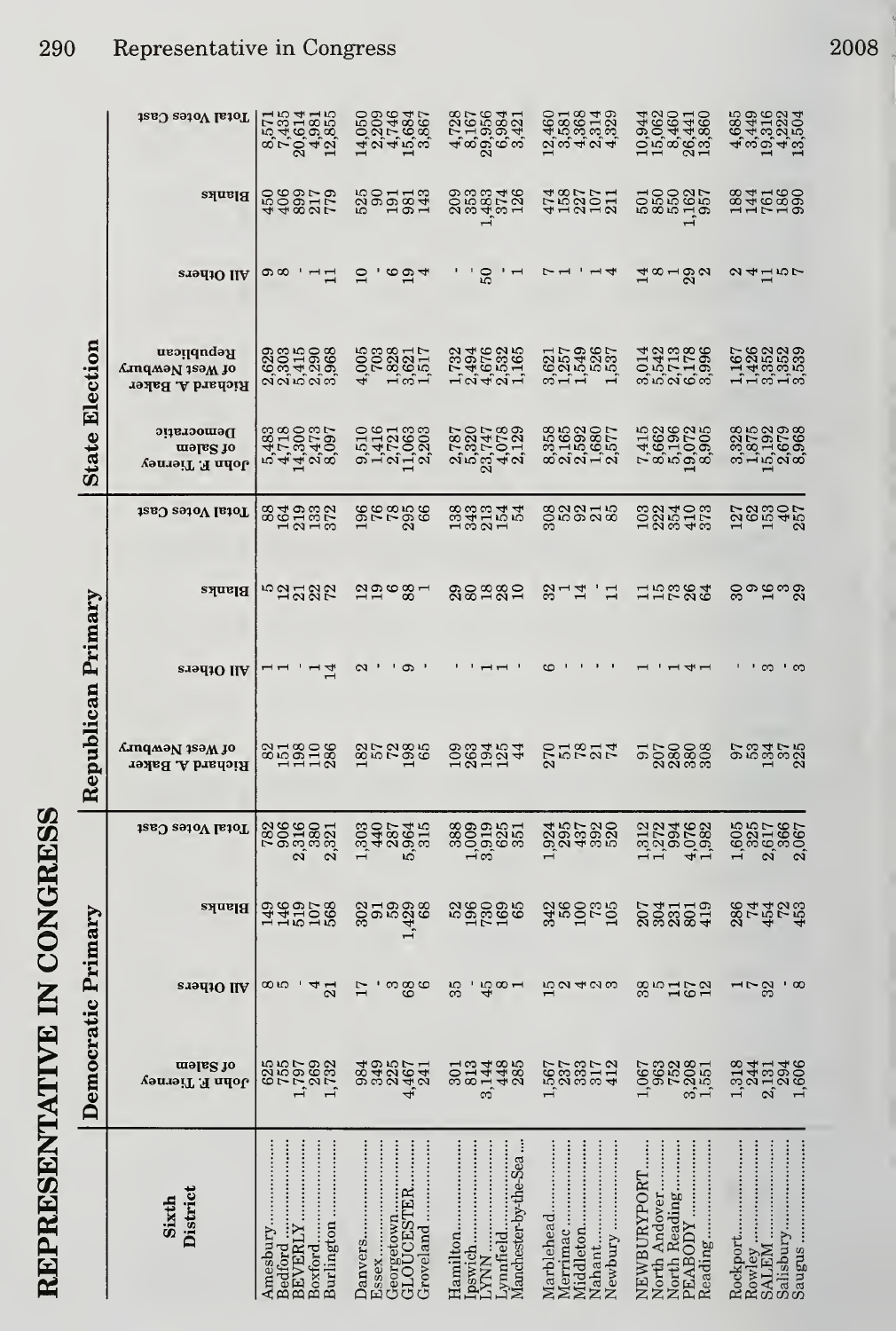| 14,245<br>14,345<br>2,772<br>8,191<br>3,859                            | 12,042<br>338,718                  |                       | Total Votes Cast                            | $\begin{array}{c} 25,488 \\ 25,812 \\ 13,983 \\ 27,085 \\ 17,962 \\ \end{array}$ | 3,496<br>20,628<br>20,405<br>15,405<br>18,155                                   | $\begin{array}{c} 16.922 \\ 156 \\ 14.405 \\ 16.200 \\ 16.7 \\ 20.57 \\ \end{array}$ | $\begin{array}{c} 6,503 \\ 12,508 \\ 9,152 \\ 19,229 \\ 19,239 \\ \end{array}$ |
|------------------------------------------------------------------------|------------------------------------|-----------------------|---------------------------------------------|----------------------------------------------------------------------------------|---------------------------------------------------------------------------------|--------------------------------------------------------------------------------------|--------------------------------------------------------------------------------|
| $1,006$<br>$138$<br>364<br>240                                         | 874<br>904.<br>Ņ<br>$\overline{ }$ |                       | Blanks                                      | 888888<br>02988<br>11089<br>444                                                  | 1921<br>1445893<br>144893                                                       | 1,775<br>762<br>2,048<br>1,219<br>148                                                | 3516<br>3266<br>1,239<br>20,528                                                |
| <u>ಣ 4 ರಾ</u><br>ా ఐ                                                   | $\frac{17}{251}$                   |                       | <b>STALLO IIA</b>                           | <b>SHAFS</b>                                                                     | ै. ये मै मै से                                                                  | 21838                                                                                | 17700                                                                          |
| 1,894<br>1,556<br>3,960<br>$\begin{array}{c} 931 \\ 1,149 \end{array}$ | 3,708<br>94,845                    |                       | Republican<br>of Revere<br>ժմո Сսпатарды    |                                                                                  | 3962<br>3062<br>307771<br>790                                                   | $0.8774$<br>$0.87744$<br>$0.97744$<br>$0.9774$                                       | $\begin{array}{c} 2,312 \\ 3,807 \\ 3,063 \\ 2,125 \\ 67,978 \\ \end{array}$   |
|                                                                        | 7,443<br>226,216                   | <b>State Election</b> | Democratic<br>nehisM 10<br>Каwark J. Магкеу |                                                                                  | $\begin{array}{c} 2.521 \\ 15.775 \\ 20.747 \\ 10.747 \\ 11.977 \\ \end{array}$ | $\frac{16,607}{11,829}$<br>11,8295<br>11,219<br>8,143                                | $7,829$ $7,6358$ $12,8564$ $12,3364$ $212,304$                                 |
| $85,000$<br>$85,000$                                                   | 267<br>068<br>త                    |                       | Total Votes Cast                            | 57230<br>571330<br>5855                                                          | 534<br>369<br>236<br>$\theta$<br>331                                            |                                                                                      | 7823666<br>LO                                                                  |
| 72420                                                                  | $\frac{26}{359}$                   |                       | <b>Blanks</b>                               | ರ ನಿನ್ನಡ<br>ರಾಜನೆ ದ                                                              | 49884                                                                           | 20521128                                                                             | 90<br>112<br>113<br>86<br>8<br>∞                                               |
|                                                                        | ் வ<br>₩                           |                       | <b>Stadio IIA</b>                           | 240<br>ဇာ က                                                                      | $\frac{\infty}{1}$ $\frac{4}{1}$                                                | $\infty$<br>$\frac{30}{11}$                                                          | $\frac{2}{95}$<br>$\rightarrow \infty$                                         |
| <b>F53363</b>                                                          | 241<br>160<br>ນລ້                  | Republican Primary    | от Кеvere<br>աբգՑսյսսոე սգօբ                | 4670040<br>94504<br>92545                                                        | 3627666<br>285266                                                               | 230492                                                                               | 356<br>109<br>4,822<br>4,825<br>69                                             |
| $1,407$<br>$1,791$<br>$1,650$<br>$250$                                 | 556<br>$\frac{1}{47}$              |                       | Total Votes Cast                            | 95<br>970005<br>000000<br>000000                                                 | 57435008<br>503300<br>503004<br>40004                                           | 1564<br>15545<br>60000<br>6000                                                       | $72.5800\n1.58900\n1.5900\n72.570$                                             |
| 448<br>245<br>108<br>48                                                | 377<br>808<br>යා                   |                       | Blanks                                      | 622<br>1,484<br>1,172<br>623<br>1,633                                            | 56<br>793<br>1,790<br>554<br>435                                                | 7792888                                                                              | 132<br>780<br>439<br>$15.501$<br>$15.555$                                      |
| $-48$<br>$\overline{4}$                                                | $\frac{14}{478}$                   |                       | eradiO llA                                  | 822588                                                                           | $\begin{array}{c} 58 \\ 125 \end{array}$<br>$\mathcal{C}$<br>51                 | 22<br>143<br>$\mathbf{\Omega}$<br>$\overline{31}$                                    | $^{76}$<br>29<br>205<br>805                                                    |
| 1,323<br>116<br>$1,155$<br>$261$                                       | 1,165<br>36,646                    | Democratic Primary    | nablaM 10<br>Камагк Ј. Магкеу               | 6786<br>6760184<br>6245234                                                       | 3,162<br>6,920<br>6,085<br>2,005<br>516                                         | 348<br>35531<br>255334<br>234                                                        | 2,693<br>1,122<br>$\frac{4,375}{56,210}$<br>604                                |
| Vest Newbury<br>Venham<br>swampscott<br>Vakefield<br>opsfield          | Wilmington.<br><b>[OTALS</b>       |                       | Seventh<br>District                         | ramingham.<br>krlington<br>exington.<br>VERETT<br>elmont.                        | <b>EDFORD</b><br><b>AELROSE</b><br><b>MALDEN</b><br>.incoln.<br>latick          | stoneham<br>REVERE<br><b>VALTHAM</b><br>Vatertown<br>Vayland                         | Neston<br>NOBURN<br><b>[CTALS</b><br>Vinthrop<br>Vinchester                    |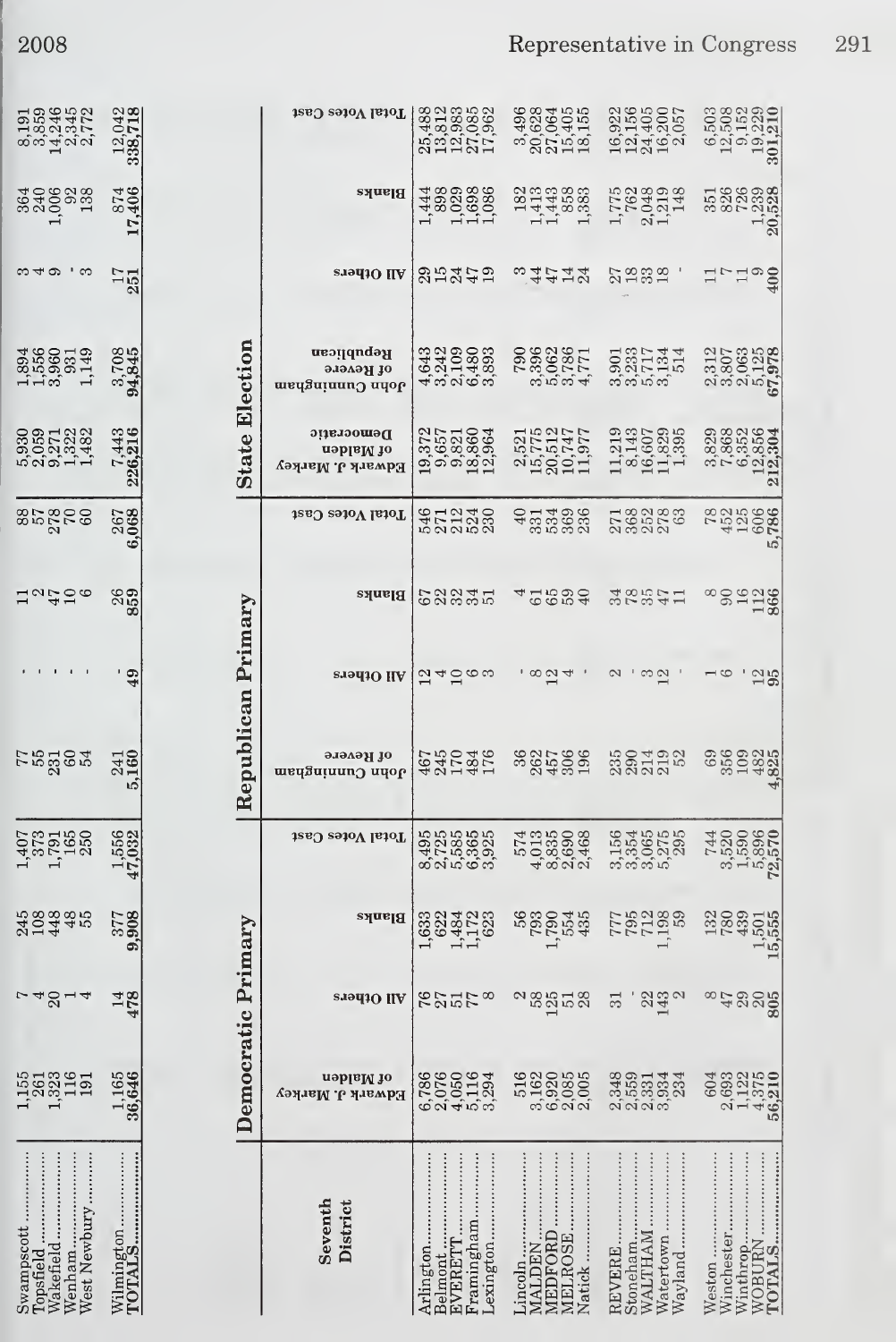|                       | Total Votes Cast                                  | $\begin{array}{r} 156,151 \\ 46,727 \\ 46,074 \\ 8,061 \\ 33,061 \\ 244,013 \end{array}$ |
|-----------------------|---------------------------------------------------|------------------------------------------------------------------------------------------|
|                       | Blanks                                            | $41,227$<br>$40,048$<br>$6,048$<br>$6,048$<br>$6,040$<br>$6,040$                         |
|                       | All Otpers                                        | $2.065$<br>$2.57$<br>$2.722$<br>$2.722$                                                  |
| <b>State Election</b> | Democratic<br>of Somerville<br>Michael E. Capuano | $112,859$<br>$38,4828$<br>$38,378$<br>$28,378$<br>$185,530$                              |
|                       | <b>Total Votes Cast</b>                           | 868504                                                                                   |
|                       | Blanks                                            | 645<br>1763112<br>2112                                                                   |
| Republican Primary    | All Otpers                                        | $219$<br>$35$<br>$-48$<br>302                                                            |
|                       | noitsnimoV oV                                     |                                                                                          |
|                       | Total Votes Cast                                  | 003<br>3,331<br>4,7284<br>48,026<br>48,026                                               |
|                       | Blanks                                            |                                                                                          |
|                       | sıəq10 IIV                                        | 121<br>497<br>$\frac{28}{74}$                                                            |
| Democratic Primary    | əllivrəmo2 10<br>Michael E. Capuano               | 20,966<br>6,887<br>1,037                                                                 |
|                       | Eigth<br>District                                 | <b>ALS</b><br><b>ABRIDGE</b><br><b>AERVIJ</b>                                            |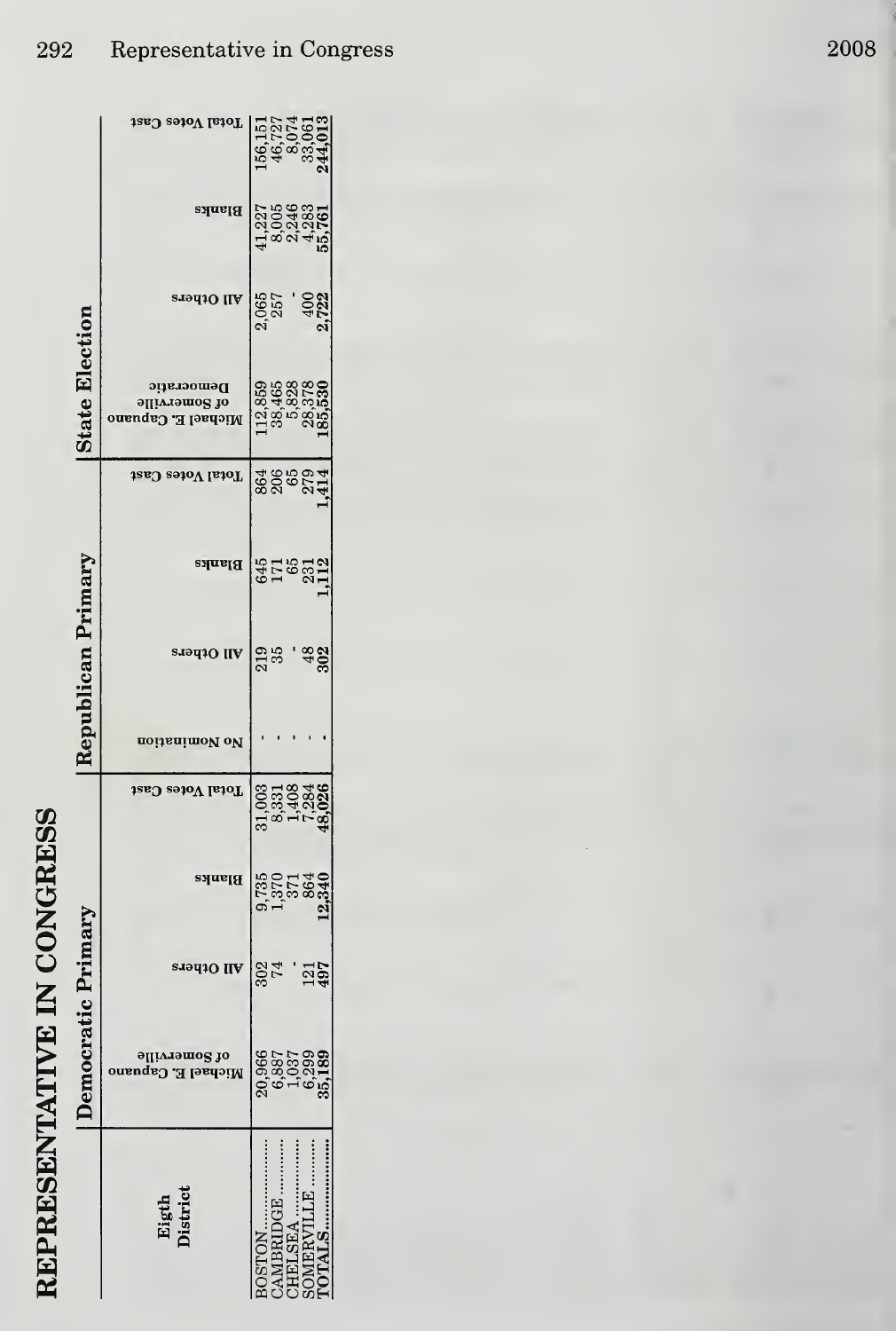|                    | Total Votes Cast                            | 2424<br>00.33710<br>00.33753<br>20.1253                                          | $\begin{array}{c} 12.144 \\ 12.857 \\ 12.060 \\ 12.060 \\ 12.060 \\ \end{array}$ | 5431<br>72931<br>17336<br>174417<br>14417             | $\begin{array}{l} 14.582 \\ 13.6650 \\ 13.992 \\ 0 \\ 0 \\ 0 \\ 0 \\ 0 \\ \end{array}$ | 7,249<br>317,420       |
|--------------------|---------------------------------------------|----------------------------------------------------------------------------------|----------------------------------------------------------------------------------|-------------------------------------------------------|----------------------------------------------------------------------------------------|------------------------|
|                    | <b>Blanks</b>                               | 571<br>16,7226<br>16,7226<br>4,3265<br>6,045                                     | 00108788<br>001087888<br>00100                                                   | 11986014<br>19558614<br>119549                        | 851157<br>861405<br>28105                                                              | <b>1,536</b><br>72,126 |
|                    | All Others                                  | $1,0001$<br>$0,001$<br>$0,000$                                                   | 988558                                                                           | ngning<br>China<br>China                              | 0.00041                                                                                | 3,128                  |
| State Election     | Democratic<br>of Boston<br>Stephen F. Lynch | $\begin{array}{c} 1.849 \\ 62.595 \\ 14.8732 \\ 87.732 \\ 27.939 \end{array}$    |                                                                                  |                                                       | 11,824<br>10,42854<br>10,2854<br>6,115                                                 | 5,641<br>242,166       |
|                    | Total Votes Cast                            | 4851422                                                                          | 888825<br>000825                                                                 | 395388                                                | 1400330<br>1204<br>1203                                                                | 162<br>804             |
|                    | <b>Blanks</b>                               | 4567<br>5677857<br>5871                                                          | 1308875<br>178275                                                                | $13,000$<br>$13,000$                                  | 118807<br>1780<br>176                                                                  | 159<br>4,217           |
| Republican Primary | <b>SI9410 IIV</b>                           | ದ ಹಿತ್ತೆ ಇದೆ.<br>ದೇಶದ ಪ್ರ                                                        | $\frac{1}{35}$                                                                   | 4 မ ဆံ ဆံ ဆံ                                          | 23963                                                                                  | 387<br>587             |
|                    | noitsnimoV oV                               |                                                                                  |                                                                                  |                                                       |                                                                                        |                        |
|                    | Total Votes Cast                            | $\begin{array}{c} 334 \\ 17,031 \\ 3,043 \\ 17,043 \\ 143 \\ 143 \\ \end{array}$ | 12310033<br>1340033<br>134003                                                    | 785<br>763274<br>7637702<br>763702                    | 2,76588<br>2,76588<br>2,16588                                                          | 52,926                 |
|                    | Blanks                                      | 55<br>3,925<br>591<br>264<br>1,637                                               | 86525<br>67                                                                      | 1360<br>1790<br>465                                   | 48755<br>3875<br>93<br>382                                                             | 12,126                 |
|                    | <b>siadiO</b> IIA                           | an<br>2212                                                                       | ю<br>$\frac{14}{1}$                                                              | $\boldsymbol{\mathsf{c}}$<br>23<br>$\frac{4}{ }$      | 2211                                                                                   | $rac{2}{468}$          |
| Democratic Primary | ot Boston<br>Stephen F. Lynch               | 279<br>13,362<br>2,409<br>768<br>5,658                                           | 1,1785<br>541<br>756<br>266                                                      | 463<br>2,482<br>1,636<br>1,614<br>647                 | 1,380<br>1,380<br>1,2804<br>1,033                                                      | 648<br>40,332          |
|                    | District<br>Ninth                           | Bridgewater<br>BROCKTON<br>Braintree<br>BOSTON<br>Avon                           | Dedham<br>East Bridgewater<br>Hanson<br>Easton                                   | Needham<br>Norwood<br>Medfield<br>Milton<br>Holbrook. | Stoughton<br>West Bridgewater<br>Randolph<br>Walpole<br>Westwood                       | TOTALS                 |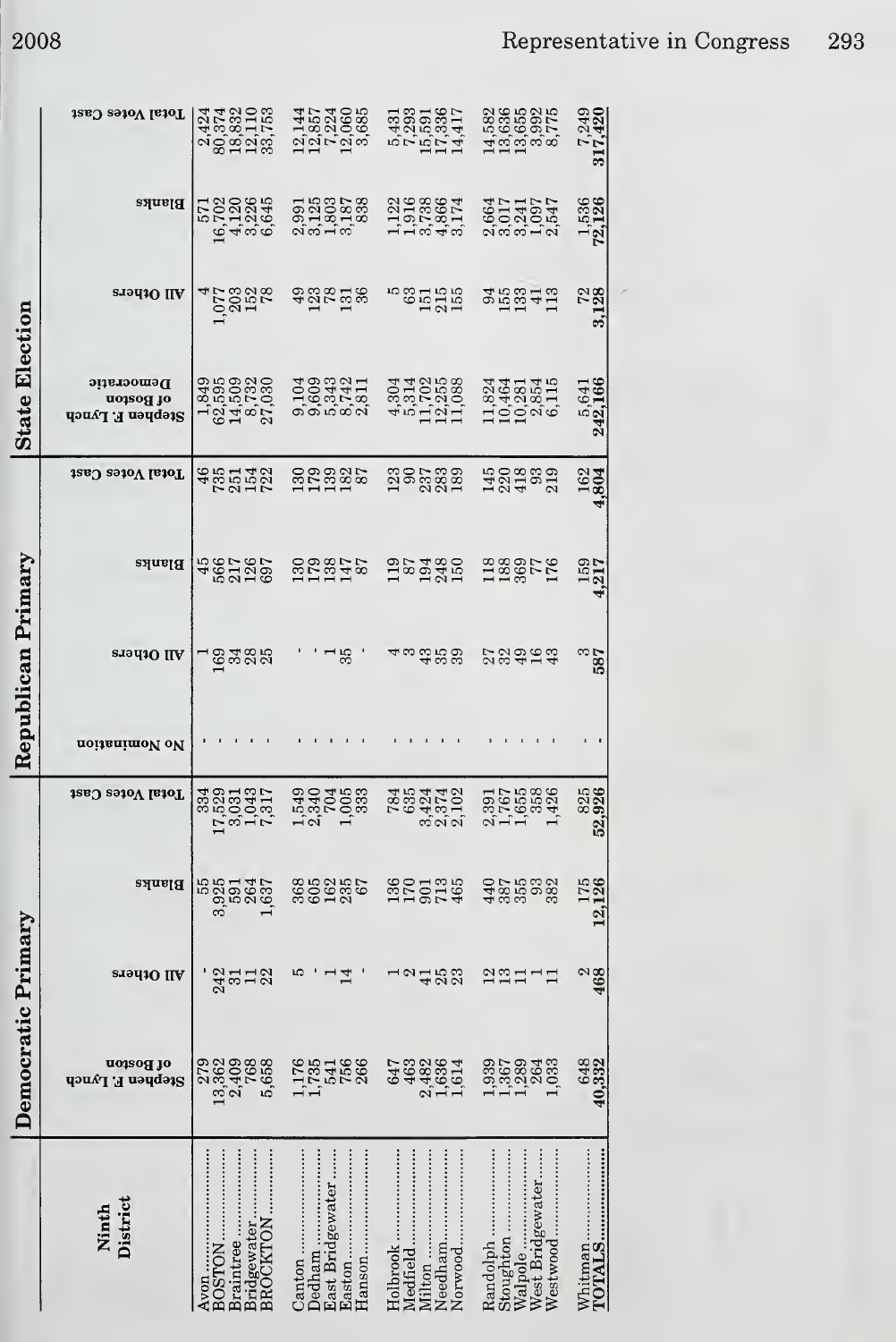| ì<br>こしょく<br>.<br>ג) |
|----------------------|
|                      |
|                      |
|                      |
|                      |
|                      |
|                      |
|                      |
| ו<br>ון              |
|                      |
| í                    |
|                      |

|                       | Total Votes Cast                               | 8,097<br>313<br>25,209<br>10,179<br>6,667                                | 0.170230<br>0.80230<br>0.4 4.9                        | 00450<br>00457086<br>0004686<br>00000                  |                                                                      | 6736<br>0498144<br>04965344<br>0606                       | 26888<br>266570413<br>2850413<br>28513                    |
|-----------------------|------------------------------------------------|--------------------------------------------------------------------------|-------------------------------------------------------|--------------------------------------------------------|----------------------------------------------------------------------|-----------------------------------------------------------|-----------------------------------------------------------|
|                       | Blanks                                         | $1,840$<br>$6,528$<br>$6,652$<br>$1,631$                                 | 111 121 2022 402<br>1222 2022 402<br>2022 402 403 404 |                                                        | 02460257<br>02406403<br>0240602                                      | 1334004874<br>133004877<br>13300477                       | 55882015<br>5882015<br>5017<br>5017                       |
|                       | sion <sub>10</sub> IIA                         | 15d<br>$\frac{14}{1}$                                                    | $118$ $-12$ $-11$                                     |                                                        | $5495$ , $894.2$                                                     | 881798                                                    | <b>99538</b>                                              |
| <b>State Election</b> | Democratic<br>of Quincy<br>William D. Delahunt | $6,143$<br>$277$<br>$2951$<br>$7957$<br>$795$<br>$49$<br>$6975$<br>$795$ | 1558588<br>1558888<br>155888                          | 640<br>0967<br>0940<br>0940<br>082<br>14,762           | 5,787465<br>5,877465<br>5,82465                                      | $4,855$<br>11,046<br>11,032<br>4,522<br>4,4               | 2380<br>2380<br>2380<br>23422<br>2342                     |
|                       | Total Votes Cast                               | $11 - 2888$<br>$1.5888$                                                  |                                                       |                                                        | 130838                                                               | $1468880$<br>$146800$<br>$110$                            | 889548                                                    |
|                       | Blanks                                         | $\frac{1500}{1500}$                                                      |                                                       |                                                        | $533238$ $29357$ $293338$ $233337$<br>$233333$<br>$23333$<br>$23333$ |                                                           | <b>751990</b><br>P51990                                   |
| Republican Primary    | <b>RI9d10 IIA</b>                              | .818<br>34                                                               | $33 - 1$ , $3 - 3$ , $3 - 1$ , $3 - 2$                |                                                        |                                                                      |                                                           | $13\degree 23$                                            |
|                       | noitsnimoV oV                                  |                                                                          |                                                       |                                                        |                                                                      |                                                           |                                                           |
|                       | Total Votes Cast                               | 1.852911<br>0.952911<br>0.952911                                         | 23343<br>23443<br>2345                                | 9834426<br>6934426<br>4426                             | 2753666<br>275666<br>275666                                          | 06074696<br>06074696<br>06074                             |                                                           |
|                       | <b>Blanks</b>                                  | 83<br>889<br>159<br>309<br>$\overline{10}$                               | 552882                                                | 192<br>63<br>825                                       | 8894728                                                              | <b>335350</b><br>888359                                   | <b>282529</b>                                             |
|                       | eradiO IIA                                     | 2817<br>ග                                                                | ග<br>ᢦ                                                | $\frac{2}{3}$<br>$^{12}$                               | ౚ<br>17<br>4<br>$\overline{ }$                                       | 29<br>244<br>r<br>$\infty$                                | 32                                                        |
| Democratic Primary    | de Garing<br>William D. Delahunt               | 2,474<br>978<br>735<br>85<br>761                                         | 488046<br>488245                                      | 581<br>5874<br>585<br>595                              | 20145883<br>0145888<br>202458                                        | 733<br>3,194<br>735<br>1,356<br>471                       | 668<br>5893<br>257<br>251<br>135                          |
|                       | District<br>Tenth                              | Aquinnah<br>Barnstable<br>Brewster<br>Bourne<br>Abington                 | $Chatham$<br>Cohasset<br>Chilmark<br>Carver<br>Dennis | Eastham<br>Falmouth<br>Edgartown<br>Juxbury<br>Gosnold | Hanson<br>Hanover<br>Hingham<br>Harwich<br>Hull                      | Nantucket<br>Mashpee<br>Marshfield<br>Kingston<br>Norwell | Plymouth<br>Plympton<br>Oak Bluffs<br>Pembroke<br>Orleans |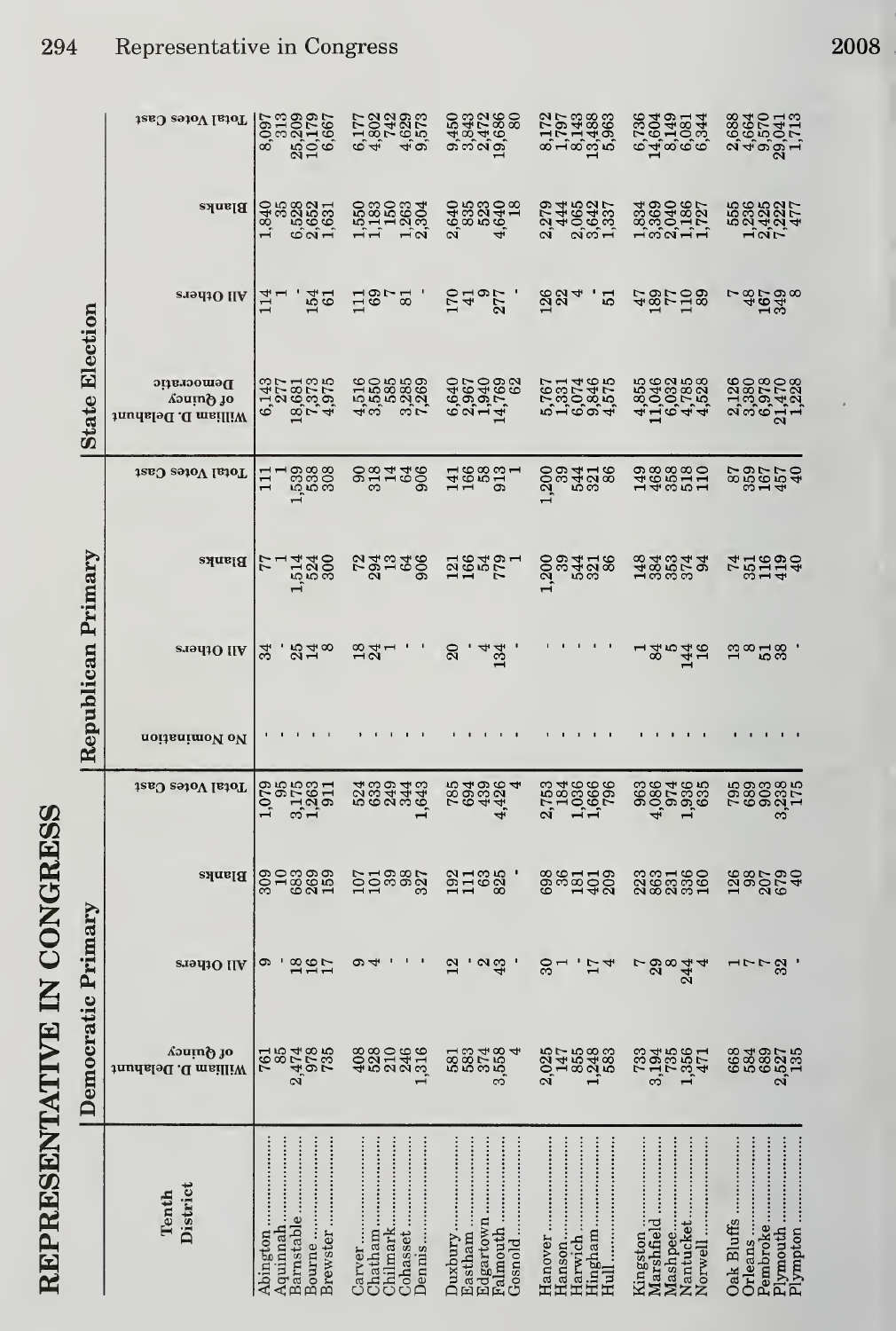|                                                                                                     |                                  | 14,139            |
|-----------------------------------------------------------------------------------------------------|----------------------------------|-------------------|
| 887888<br>889888<br>88988                                                                           | 424866                           | 3,287<br>37,078   |
| rophia<br>Bana<br>Bana                                                                              | 8<br>8<br>8<br>8                 | 101<br>1774       |
| 1185<br>1980033<br>1980033<br>19800                                                                 | 07801068<br>0785668<br>0775682   | 10,751<br>272,899 |
| 888888                                                                                              | 5<br>2012<br>2013                | 2,4057            |
| <b>852855</b><br>51285                                                                              | 880488                           | 2,392<br>14,201   |
| <b>SEET</b><br>See                                                                                  | ం<br>అ                           | $\frac{13}{856}$  |
|                                                                                                     |                                  |                   |
|                                                                                                     | 030880<br>030880<br>03000        | 3,841<br>58,62    |
| 506<br>506<br>508<br>508                                                                            | 88<br>35 <sub>0</sub><br>948     | 653<br>12,312     |
| 14<br>$\mathbf{a}$<br>္တ<br>$\mathbf{1}$                                                            |                                  | <u>ာရွ</u>        |
| 1,010<br>594<br>4,961<br>717                                                                        | 498<br>2,774<br>555<br>559<br>59 | +5,587            |
| <br>.<br><br>scituate<br><b>rovincetow</b><br>$\n  0$ $\varepsilon$ $k$ $\vert$ $\partial$ $\Omega$ | <br>ellfleet<br><br>est Tisbury  | <br>armouth       |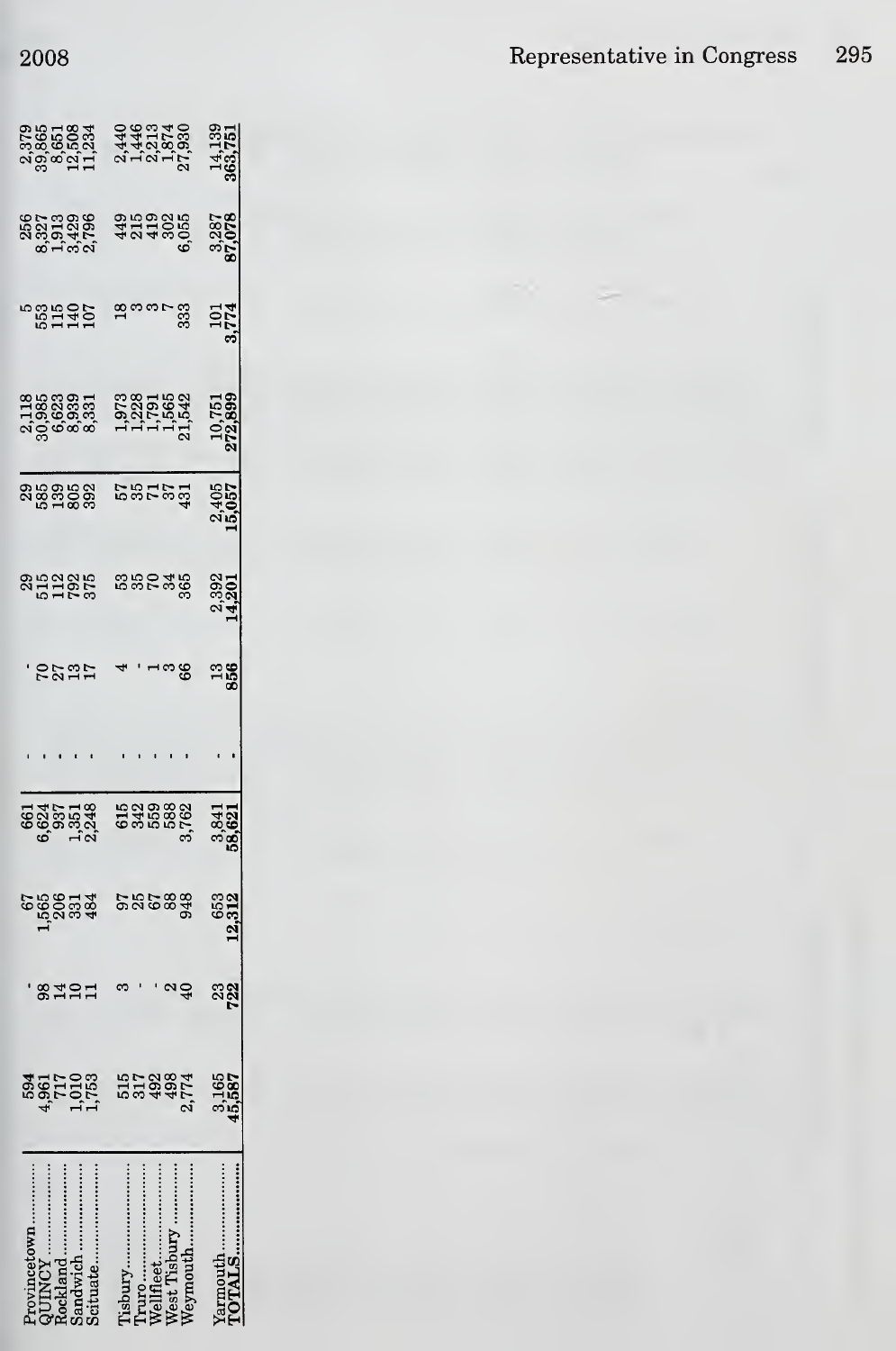|                       | Total Votes Cast                                      | 5,593<br>313<br>25,209<br>3,275<br>10,179               | 6,667<br>12,110<br>6,177<br>4,802<br>742                 | 16,810<br>0,573<br>0,598<br>0,843<br>2,472                                | 8,508<br>31,8286<br>31,9,838<br>4,838<br>4,838             | 1486349<br>156344<br>665549                           | 4441<br>1146327<br>40817<br>408327<br>2088                                     | 4,664<br>9,570                           |
|-----------------------|-------------------------------------------------------|---------------------------------------------------------|----------------------------------------------------------|---------------------------------------------------------------------------|------------------------------------------------------------|-------------------------------------------------------|--------------------------------------------------------------------------------|------------------------------------------|
|                       | Blanks                                                | 1,478<br>8,851<br>978<br>3,583<br>$\infty$              | 2512888<br>255288<br>25528                               |                                                                           | 0085584<br>0085654<br>0066-1                               |                                                       |                                                                                | 1,703<br>3,232                           |
|                       | eradiO IIA                                            | $\frac{31}{67}$<br>$\mathbf{r}$                         | 00084                                                    | 325<br>161                                                                | 856<br>60                                                  | 26<br>$\frac{7}{8}$                                   | 48782                                                                          | $\begin{array}{c} 15 \\ 106 \end{array}$ |
| <b>State Election</b> | Democratic<br>of Fall River<br><b>Carole A. Fiola</b> | 4,103<br>226<br>6,358<br>0,266<br>6,529                 |                                                          | $\begin{array}{c} 11.659 \\ 6.376 \\ 6.433 \\ 2.432 \\ 1.643 \end{array}$ | 53385<br>23385<br>53385<br>5417<br>56<br>53357             | 01700127<br>0100127<br>010010                         | 217494<br>219053<br>22538<br>22538                                             | 2,946<br>6,232                           |
|                       | Total Votes Cast                                      | 539<br>338<br>538                                       | 325937                                                   | 360 298<br>2008<br>2019                                                   | 223501                                                     | 511038                                                | 890887888                                                                      | 359<br>167                               |
| Republican Primary    | Blanks                                                | 521<br>535<br>538<br>ន                                  | <b>SSP 571</b>                                           | ಇಂಜೆ ಹೆಚ್ಚ                                                                | $2788$<br>$-1788$<br>$-1$                                  | 54815856                                              | 890028                                                                         | 356                                      |
|                       | <b>ST941O IIA</b>                                     | $\frac{8}{4}$<br>23                                     | 2827                                                     | 36<br>అ<br>$\mathbf{c}$                                                   | $\frac{9}{8}$<br>$\frac{105}{7}$                           | $\frac{17}{2}$                                        | 3862                                                                           | ິ $\frac{3}{2}$                          |
|                       | noitanimol ol                                         |                                                         |                                                          |                                                                           |                                                            |                                                       |                                                                                |                                          |
|                       | Total Votes Cast                                      | $3,175$<br>$1,263$<br>$1,263$<br>915                    | 133439<br>192333                                         | 1993<br>1999<br>1999<br>1999<br>$\sim$ $-$                                | 1,316<br>10,258<br>426<br>$\div$                           | 0004004<br>0004005<br>000400                          | 11925<br>1926<br>1927<br>1958                                                  | 689<br>903                               |
|                       | <b>Blanks</b>                                         | 138488                                                  | 210<br>279<br>197<br>197                                 | 3885143                                                                   |                                                            | 138545                                                | 343357<br>24857                                                                | 179<br>210                               |
|                       | eradiO ILA                                            | $\alpha$ $\rightarrow$ $\infty$                         | ကကက                                                      | ಇಇ                                                                        | $\overline{\mathcal{A}}$<br>అ                              |                                                       | $24 - 1$                                                                       | ' പ                                      |
|                       | of Barnstable<br>Oliver P. Cipollini, Jr.             | $\overline{19}$<br>1,712<br>80<br>592<br>188            | 248<br><b>170</b><br>259<br>45<br>371                    | 455<br>820<br>43<br>323                                                   | 2,245<br>1,856<br>102<br>267                               | 4821564                                               | 153<br>342<br>552<br>1,124<br>167                                              | 295<br>307                               |
| Democratic Primary    | of Fall River<br><b>Garole A. Fiola</b>               | 1,044<br>202<br>423<br>614<br>57                        | 513<br>254<br>216<br>97<br>327                           | 1,726<br>219<br>209<br>173                                                | 6,663<br>1,615<br>N<br>421<br>841                          | 358<br>443<br>250<br>178<br>307                       | 3588<br>5,041<br>356                                                           | 215<br>384                               |
|                       | District<br>First                                     | Aquinnah<br>Berkley<br>Barnstable<br>Acushnet<br>Bourne | Chatham<br>Carver<br>Chilmark<br>Bridgewater<br>Brewster | Eastham<br>Dighton<br>Dartmouth<br>Edgartown                              | Fairhaven<br>FALL RIVER<br>Falmouth<br>Freetown<br>Gosnold | Marion<br>Kingston<br>Mashpee<br>.akeville<br>Harwich | Mattapoisett<br>Middleborough<br>NEW BEDFORD<br>Nantucket<br><b>Oak Bluffs</b> | Pembroke<br>Orleans                      |

**GOVERNOR'S COUNCILLOR** 

20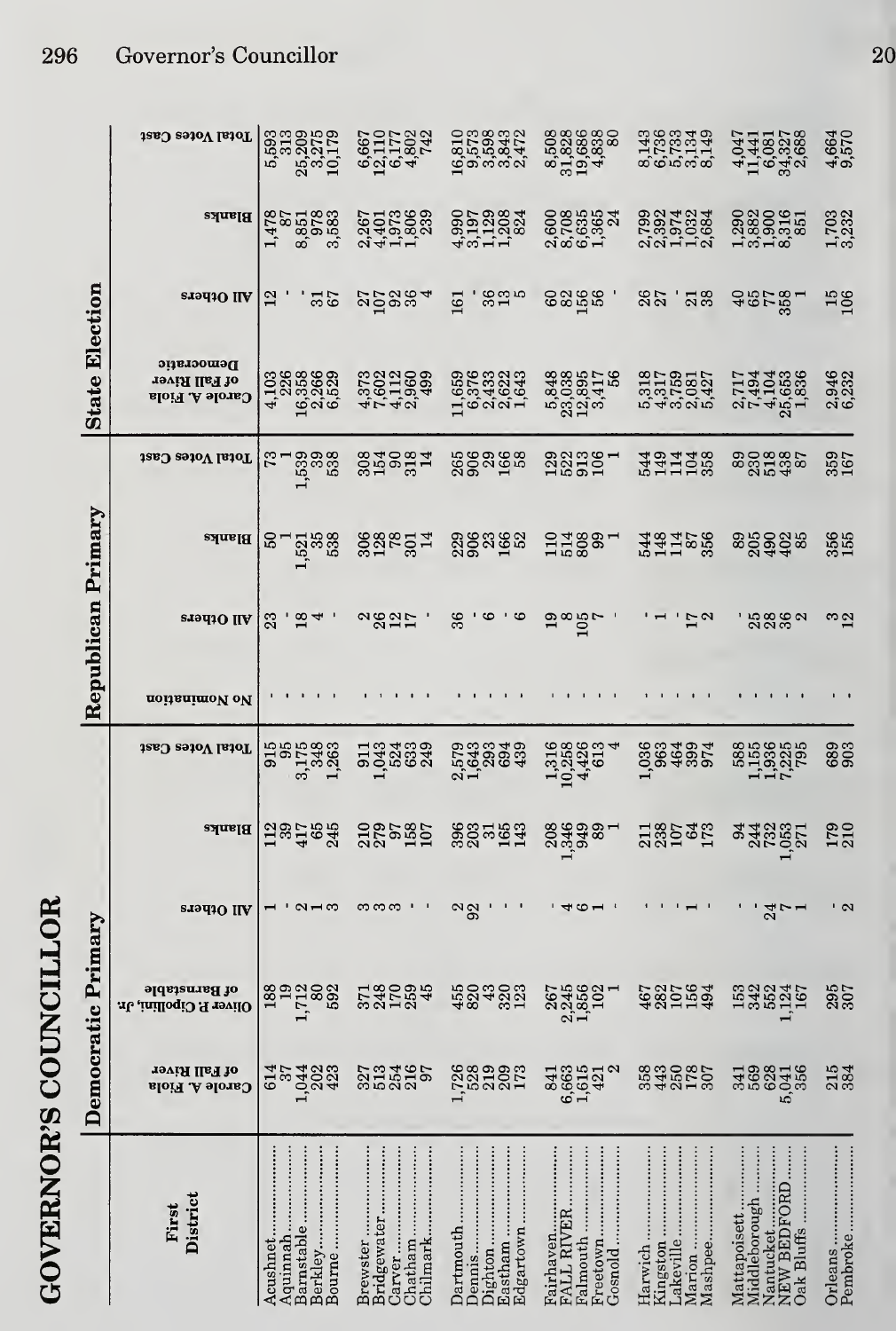$\cdot$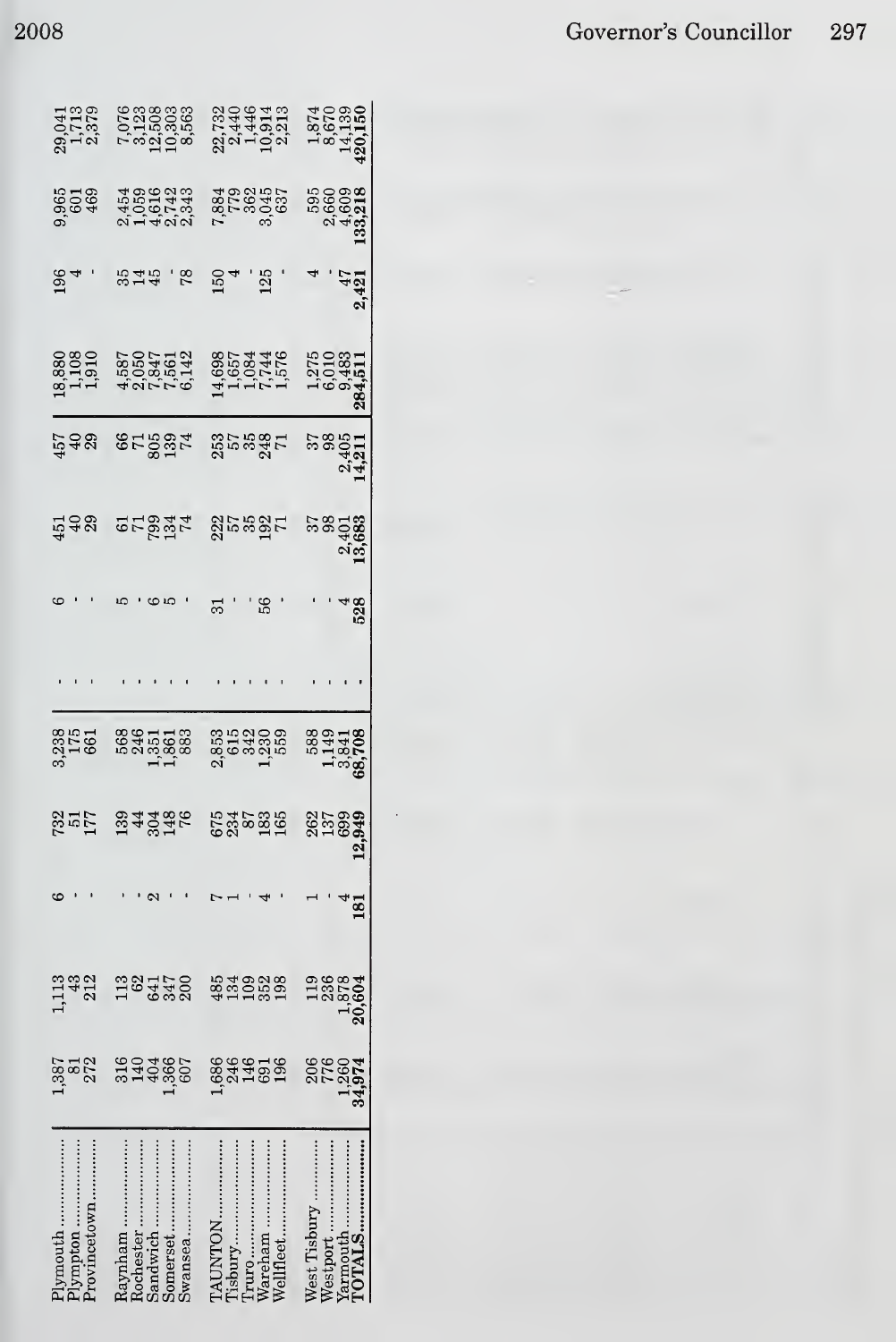|                       | Total Votes Cast                             | 89854955<br>098549555<br>09949555                   | 144857<br>1857888<br>1294734<br>847474                         |                                                                | $\begin{array}{c} 11.682 \\ 7.7026 \\ 7.608 \\ 1.534 \\ 1.51 \end{array}$ | 1556<br>15365<br>175683<br>17563                             | 14758200<br>42958200<br>44262418                                      |
|-----------------------|----------------------------------------------|-----------------------------------------------------|----------------------------------------------------------------|----------------------------------------------------------------|---------------------------------------------------------------------------|--------------------------------------------------------------|-----------------------------------------------------------------------|
|                       | Blanks                                       |                                                     | 0111386<br>0121386<br>0111 20                                  | 225224<br>235252<br>25522                                      | 188512<br>288352<br>200142                                                | <b>8284451</b><br>819445<br>96148                            | 418111                                                                |
|                       | <b>ST9d1O IIA</b>                            | 39785                                               | 21288                                                          | 422834                                                         | Fagand<br>Hagan                                                           | <b>225642</b>                                                | a<br>Tagar                                                            |
| <b>State Election</b> | Democratic<br>of Dedham<br>Kelly A. Timilty  | 5351<br>13,884<br>13,028<br>4,291<br>4,291          |                                                                | 64330<br>183001452<br>1945422<br>64422                         | 826<br>83086<br>8446200                                                   | 1182745<br>1084745<br>110966                                 | 00118025<br>001080905<br>0001045                                      |
|                       | Total Votes Cast                             | <b>739503</b><br>434503                             | 885886                                                         | 649888                                                         | ខ្លួនឧត្តរ                                                                | 332504                                                       | <b>334532</b><br>2019                                                 |
|                       | Blanks                                       | 789800                                              | <b>SPL282</b>                                                  | 1648888                                                        | <b>ន្លួន</b> ឧន្តទ្ត                                                      | 2569924                                                      | 1931346                                                               |
| Republican Primary    | All Others                                   | 5782                                                | 20<br>.<br>17                                                  | ລິສສ                                                           | $4\,$ 90 $\,$                                                             | 1232 .                                                       | 29<br>.440                                                            |
|                       | noitanimoV oV                                |                                                     |                                                                |                                                                |                                                                           |                                                              |                                                                       |
|                       | Total Votes Cast                             | 87,810<br>878310<br>8783<br>$\alpha$<br>ெ்          | 1220102<br>1220102<br>12201                                    | 886846<br>886846                                               | 10188934                                                                  | 8740528<br>454558<br>22                                      | 271146<br>128258<br>23858                                             |
|                       | <b>Blanks</b>                                | <b>Haadia</b><br>Haadia                             | <b>3248518</b>                                                 | 89015180<br>19401190                                           | gaara<br>I                                                                | <b>22222</b><br>22222                                        | $\frac{1}{2}$ $\frac{1}{2}$ $\frac{2}{2}$ $\frac{2}{3}$ $\frac{1}{4}$ |
|                       | All Others                                   | $\overline{10}$<br>$25 + 4$                         | က                                                              | $\mathbf{1}$<br>₩<br>₩                                         | က<br>⇥                                                                    | అ<br>Þ                                                       | $\mathbf{I}$<br>ణ<br>rO                                               |
|                       | notliM <sub>10</sub><br>Robert L. Jubinville | 132<br>2,150<br>434<br>283<br>611                   | <b>385588</b>                                                  | $2,003$<br>$2,003$<br>$303$<br>457                             | $238$<br>150<br>157<br>2,167<br>2,167                                     | 683385                                                       | <b>655558</b><br>65858                                                |
| Democratic Primary    | of Dedham<br>Kelly A. Timilty                | 484<br>1,736<br>162<br>5,622<br>497                 | 883<br>1,506<br>155<br>158<br>400                              | 527<br>3,308<br>3,589<br>517<br>617                            | 676<br>386<br>357<br>359<br>1,014                                         | 142244211                                                    | 18250247<br>1,243                                                     |
|                       | District<br>Second                           | Braintree<br>ATTLEBORO<br>Avon<br>BOSTON<br>Ashland | Dedham<br><b>East Bridgewater</b><br>Canton<br>Dover<br>Easton | Holliston<br>Foxborough<br>Framingham<br>Franklin<br>Hopkinton | Medfield<br>Medway<br>Millis<br>Mansfield<br>Milton                       | Needham<br>North Attleborough<br>Natick<br>Norfolk<br>Norton | <br>Rehoboth<br>Norwood<br>Seekonk<br>Plainville<br>Randolph          |

## 298 Governor's Councillor

**GOVERNOR'S COUNCILLOR**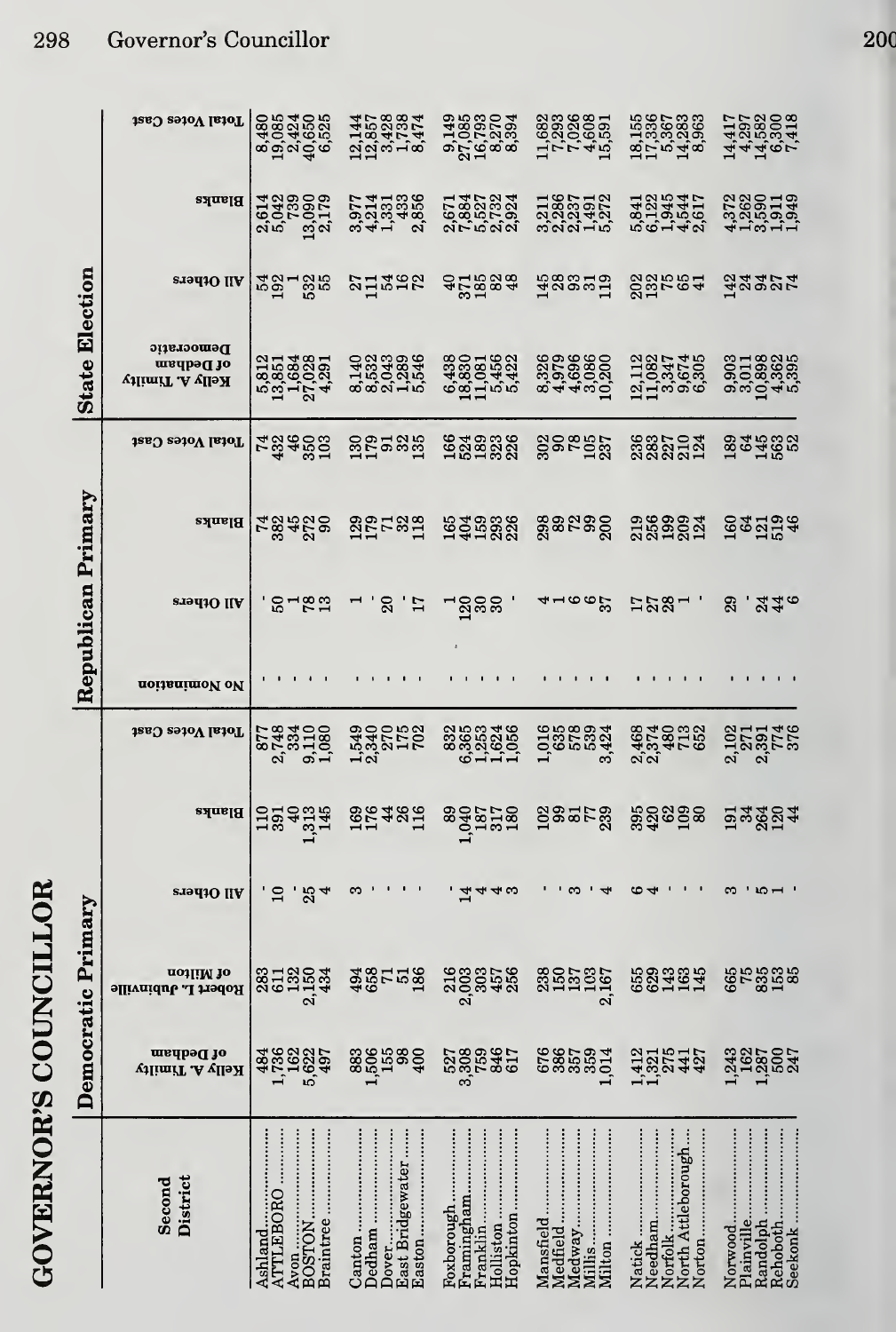|    | 1058658<br>17066568<br>1106558<br>11061             | 5454<br>5992775<br>69775<br>415544<br>415544 |
|----|-----------------------------------------------------|----------------------------------------------|
|    | 853308<br>8638010<br>86300                          | မ္မာ<br>၁၈၁၉၃၅<br>၁၈၁၉ <b>၁</b><br>၁၁၁၉      |
|    | 1233746<br>125274                                   | 1927<br>2017<br>2018                         |
|    | r 1999<br>1999<br>1999                              |                                              |
|    | 82089<br>823423                                     | 1990014<br>1991<br>1991                      |
|    | 3252523<br>22525                                    | 14889850<br>1889850<br>6850                  |
|    | 292                                                 | $^{\circ}$ 12522                             |
|    |                                                     |                                              |
|    | $1,386$<br>$1,660$<br>$1,661$<br>$1,661$<br>$1,661$ | 1 2362<br>1 3525<br>1 362<br>1 362           |
|    | <b>Exagas</b>                                       | 33<br>28 10 28<br>30 11 30                   |
|    |                                                     | $\overline{105}$                             |
| 36 | 5334                                                | 346                                          |
|    | 545<br>.,039<br>1,140                               | 256<br>ಇ೦೦<br>ಅ೦೦<br>ಅ೧                      |
|    |                                                     | lleslev                                      |

|                       | Total Votes Cast                                         | $\begin{array}{c} 11.635 \\ -3.435 \\ -1.534 \\ -1.5579 \\ 1.365 \\ \end{array}$ | 27733683<br>277334683<br>1134683                                                         | $\begin{smallmatrix} 10.582 \\ 1.866 \\ 1.489 \\ 6.537 \\ 6.9326 \\ \end{smallmatrix}$ | 5,496<br>5,496<br>5,5965<br>5,5957<br>16,387                            |
|-----------------------|----------------------------------------------------------|----------------------------------------------------------------------------------|------------------------------------------------------------------------------------------|----------------------------------------------------------------------------------------|-------------------------------------------------------------------------|
|                       | <b>Blanks</b>                                            | 0020550<br>002050<br>003050                                                      | $1,030$<br>$0,570$<br>$0,010$<br>$0,015$<br>$0,015$<br>$0,015$                           | 4<br>052357<br>4<br>013964                                                             | 2,277<br>10,407<br>10,407<br>5,175                                      |
| <b>State Election</b> | All Others                                               | 37<br>1945<br>1945                                                               | $^{6}$ $^{14}_{21}$ $^{10}_{30}$ $^{10}_{80}$                                            | おけ248                                                                                  | 8구<br>6구<br>136                                                         |
|                       | Democratic<br>атоглэтыү 10<br>Marilyn M. Petitto Devaney | 7,5387<br>0,2827<br>0,4887<br>0,387<br>0,391<br>0,391                            | $\begin{array}{c} 1.828 \\ 1.87048 \\ 1.89049 \\ 8.077 \\ 1.179 \\ 1.179 \\ \end{array}$ | 61291854                                                                               | $\begin{array}{c} 3.554 \\ 3.2075 \\ 2.3739 \\ 2.110 \\ 11 \end{array}$ |
|                       | Total Votes Cast                                         | 219418<br>21952<br>21921                                                         | en 280<br>September                                                                      | 54<br>0000001<br>0000101                                                               | 202012<br>2020<br>2020                                                  |
| Republican Primary    | <b>Blanks</b>                                            | 855884<br>813884                                                                 | egagag<br>Gg                                                                             | 255<br>2507<br>2117<br>2117                                                            | 787569<br>644599                                                        |
|                       | <b>STALLO IIA</b>                                        | 234                                                                              | ' ଚାଷ୍ଟ୍ର                                                                                | $\Box$ $\Box$ $\Box$ $\Box$ $\Box$                                                     | 5.587                                                                   |
|                       | noitanimoV oV                                            |                                                                                  |                                                                                          |                                                                                        |                                                                         |
|                       | Total Votes Cast                                         |                                                                                  | 3921301303<br>39263130<br>302030                                                         | 2,093<br>2024<br>2034<br>1,431<br>1,431                                                | 1,0674<br>5,594<br>4,812<br>4,213                                       |
|                       | Blanks                                                   | 622415<br>624645                                                                 | 14481288                                                                                 | 2019218                                                                                | 00148888<br>0014988<br>1025                                             |
|                       | 219410 IIA                                               |                                                                                  | $\frac{9}{17}$                                                                           |                                                                                        | രു ത                                                                    |
|                       | of Boston<br>Thomas L. Nalsh                             | 992006                                                                           | 55858                                                                                    | 9558519                                                                                | 458558                                                                  |
|                       | madilaW to<br>John J. Doyle                              | 357976<br>2007<br>2008                                                           | 502<br>1985<br>1987                                                                      | 48<br>1011<br>113<br>409                                                               |                                                                         |
| Democratic Primary    | n Watertown<br>Marilyn M. Petitto Devaney                | 1546<br>1465<br>13825<br>13825                                                   | 14602155<br>14602155<br>11402155                                                         | 85285518518                                                                            |                                                                         |
|                       | District<br>Third                                        | Belmont<br>BOSTON<br>Bedford<br>Acton<br>Ayer                                    | CAMBRIDGE.<br>Boxborough<br>Chelmsford<br>Brookline<br>Carlisle                          | Concord<br>Dunstable.<br>Hudson<br>Harvard<br>Groton                                   | MARLBOROUGH<br>Lexington<br>Littleton<br>LOWELL<br>mcoln                |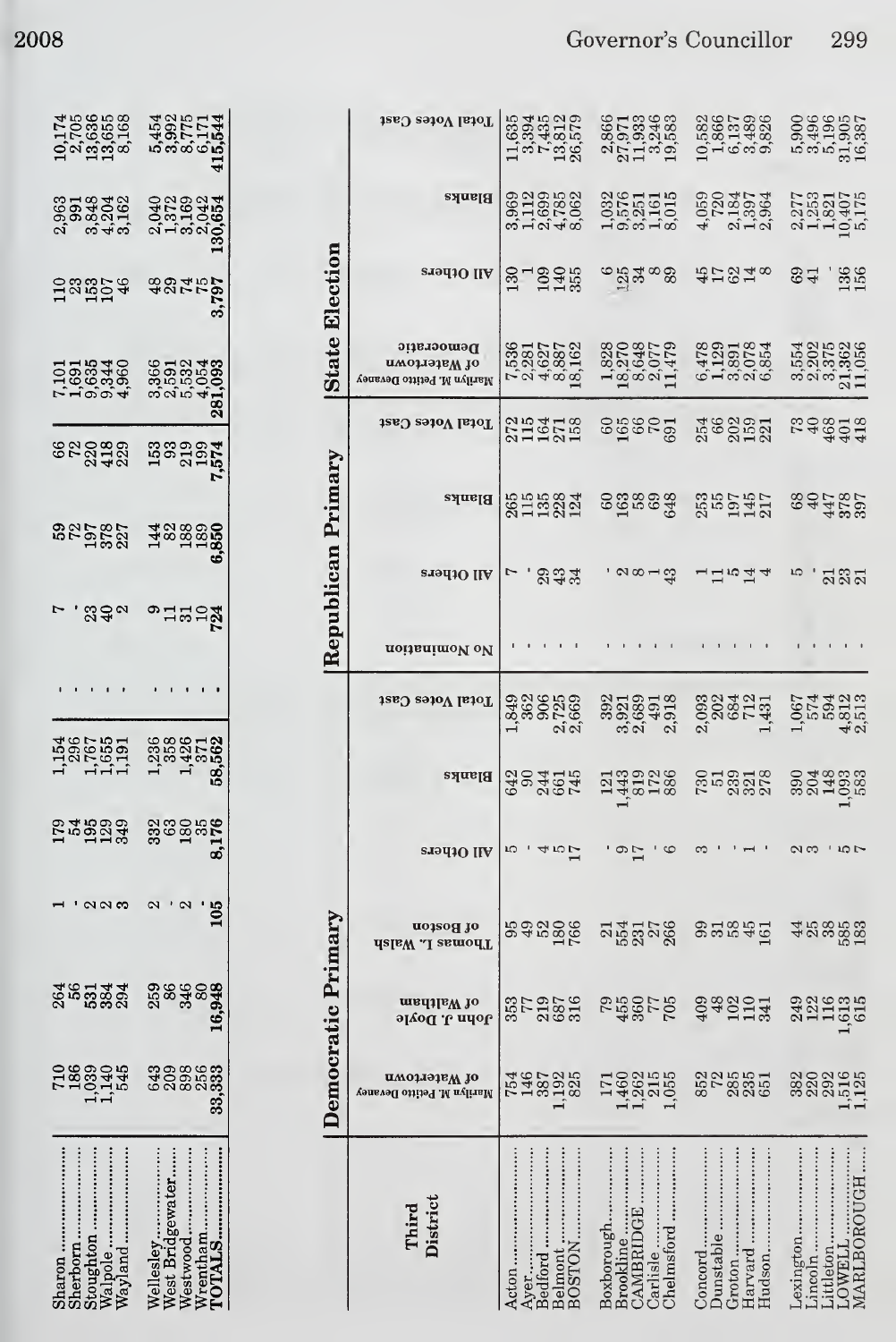|                       | Total Votes Cast                                         | 574<br>4470566<br>440667<br>40667                                   | 5,0237<br>5,02375<br>5,023755<br>5,024,405               | 1999<br>1998<br>1999<br>1999<br>1999                       | 389,271 |
|-----------------------|----------------------------------------------------------|---------------------------------------------------------------------|----------------------------------------------------------|------------------------------------------------------------|---------|
|                       | Blanks                                                   | $\begin{array}{c} 1.815 \\ 16,963 \\ 2.078 \\ 1.078 \\ \end{array}$ | 0783846<br>076546<br>016016                              | 00140108<br>00100108<br>001010                             | 135,862 |
|                       | <b>siadio</b> IIA                                        | 53<br>522                                                           | <b>sedere</b><br>Sedere                                  | <b>2007529</b>                                             | 3,449   |
| <b>State Election</b> | Democratic<br>имортэзвW 10<br>Marilyn M. Petitto Devaney |                                                                     |                                                          |                                                            | 249,960 |
|                       | Total Votes Cast                                         | 284582                                                              | 2007452                                                  | 888888<br>88855                                            | 7,666   |
| Republican Primary    | <b>Blanks</b>                                            | <b>1985</b><br>285<br>285<br>251                                    | 1307<br>1957<br>1942                                     | 050828<br>050828                                           | 7,125   |
|                       | All Others                                               | $\frac{56}{56}$                                                     | きょうし                                                     | 12460                                                      | 541     |
|                       | noitsnimoV oV                                            |                                                                     |                                                          |                                                            |         |
|                       | Total Votes Cast                                         | 12312689<br>145689                                                  | 6984<br>1964<br>11655<br>3065                            | n 1<br>2003<br>2004<br>2004<br>2004                        | 61,428  |
|                       | Blanks                                                   | 319802107<br>3002107                                                | $13,000$<br>$13,000$<br>$15,000$                         |                                                            | 17,194  |
|                       | <b>SI943O IIV</b>                                        | 34<br>$\boldsymbol{\mathsf{N}}$                                     | $\alpha$ $\rightarrow$ $\infty$ $\rightarrow$            | $27 - 2$                                                   | 166     |
|                       | uo1sog Jo<br>Thomas L. Walsh                             | <b>Right</b> is                                                     | <b>G</b> & Da & B                                        | <b>pright</b><br><b>pright</b><br><b>pright</b>            | 5,831   |
| Democratic Primary    | of Waltham<br>John J. Doyle                              | 89821999<br>89821999<br>8982199                                     | 151000234<br>15200234<br>1,895                           | 1982<br>1982<br>1983<br>1983                               | 14,722  |
|                       | пиоттэля до<br>Marilyn M. Petitto Devaney                | $4987$<br>$2,693$<br>$2,733$<br>$2,83$                              | 33607688                                                 | 23498275387                                                | 23,515  |
|                       | Third<br>District<br>$\left( \text{cont.} \right)$       | orthborough<br>nirley<br>aynard<br>epperell<br>EWTON                | outhborough.<br>ngsborough<br>LTHAM<br><sub>Yuudpi</sub> | atertown<br>Vellesley<br>Vestborough.<br>estford<br>eston. | OTALS   |

**GOVERNOR'S COUNCILLOR** 

## Governor's Councillor 300

 $\overline{20}$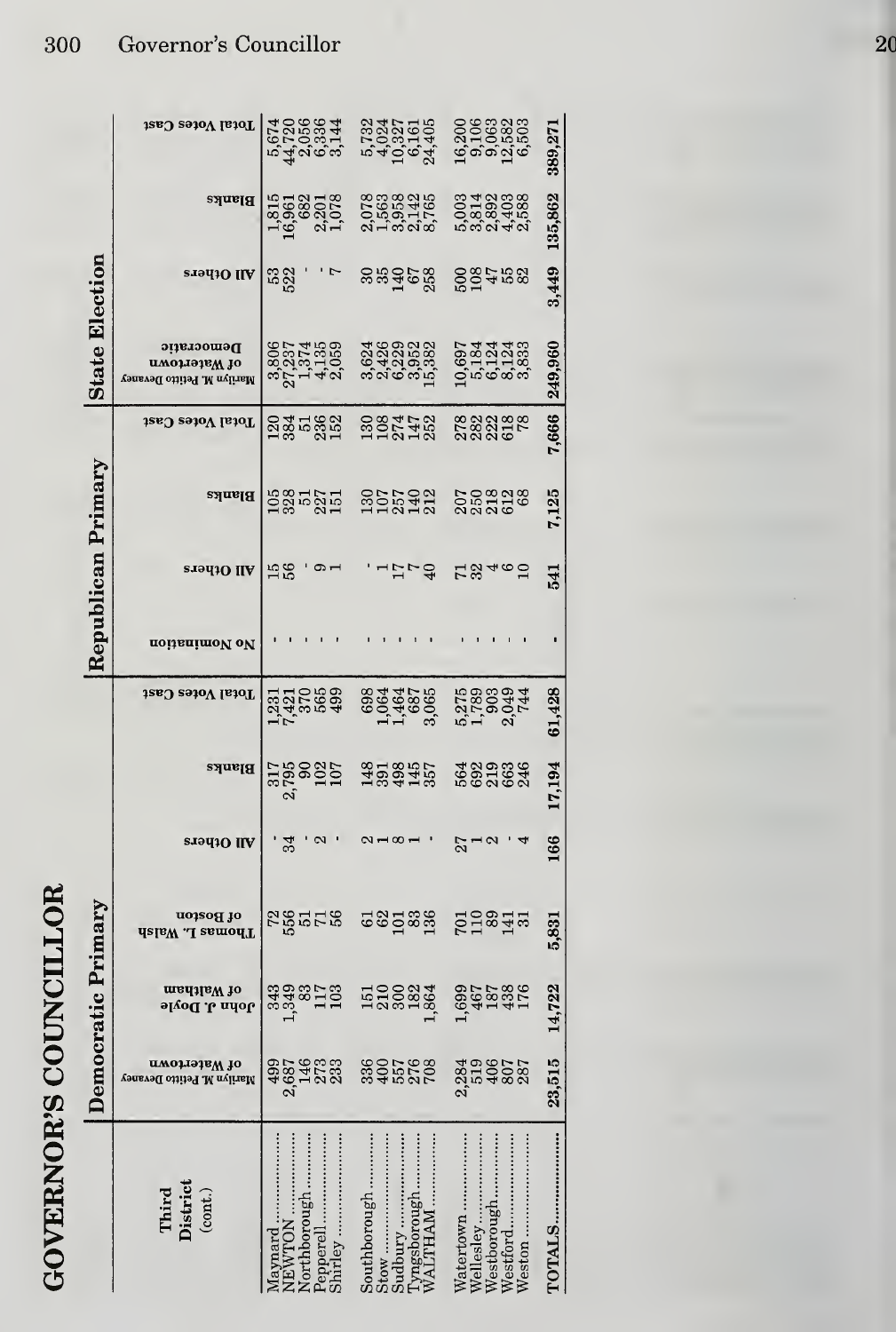|                       | Total Votes Cast                                        | $\begin{array}{r} 8.097 \\ 135,987 \\ 12.307 \\ 33,753 \\ 33,753 \\ 4,629 \end{array}$ | 0000772<br>44000772<br>000040                                                | 5482<br>19435<br>1945<br>1954<br>1954                        | $\begin{array}{c} 6344 \\ 63865 \\ 393433 \\ 2134 \\ 2734 \\ \end{array}$  | 7,249<br>371,805     |
|-----------------------|---------------------------------------------------------|----------------------------------------------------------------------------------------|------------------------------------------------------------------------------|--------------------------------------------------------------|----------------------------------------------------------------------------|----------------------|
|                       | Blanks                                                  | $4,006$<br>$8,579$<br>$1,708$<br>316<br>293<br>43,<br>$\mathbf{c}$                     |                                                                              | 141144                                                       |                                                                            | 1,946<br>113,485     |
|                       | <b>SI9410 IIA</b>                                       | 1914<br>1914<br>1914                                                                   | 55883                                                                        | 43<br>ာ<br>အစ္က<br>မ                                         | 595488                                                                     | 8,555<br>09          |
| <b>State Election</b> | Democratic<br>of Boston<br>Christopher A. Iannella, Jr. | 5,704<br>9,153<br>9,187<br>2,875<br>2,875                                              | 889221<br>0621611<br>6622111                                                 | 803<br>080748<br>080548<br>0804401                           | $\begin{array}{c} 4.056 \\ 2.021438 \\ 2.021438 \\ 6.04385 \\ \end{array}$ | 5,243<br>254,765     |
|                       | Total Votes Cast                                        | 133426                                                                                 | 157458                                                                       | 1251868<br>1251868                                           | 1889831<br>188983                                                          | <b>162</b><br>6,441  |
| Primary               | Blanks                                                  | 853748                                                                                 | 1254980<br>1254980<br>125                                                    | <b>222822</b><br>22282                                       | 9212826<br>28558                                                           | 161<br>1979<br>IJ    |
|                       | eradiO IIA                                              | $\frac{325}{2}$                                                                        | $\overline{14}$<br><b>QIDE</b>                                               | 43                                                           | 158355                                                                     | 462                  |
| Republican            | noitsnimol ol                                           |                                                                                        |                                                                              |                                                              |                                                                            |                      |
|                       | Total Votes Cast                                        | 31,672<br>1,951<br>7,317<br>344<br>1,079                                               | 7833<br>7833<br>449<br>2,753                                                 | 517668<br>1984<br>1986<br>4986                               | 635<br>17532<br>185460<br>1955                                             | <b>825</b><br>70,062 |
|                       | Blahks                                                  | 8.638<br>8.888<br>8.732<br>$\mathbb{S}^2$                                              | 138078                                                                       |                                                              | 1045<br>1018<br>471<br>127                                                 | 15,034               |
|                       | s.təqiQ IIA                                             | $n \sum_{i=1}^{\infty}$                                                                | $\sim$                                                                       | - מ<br>9 →                                                   | ⊣∞಼⊣ಣಅ<br>$\mathbf{\Omega}$                                                | 183                  |
|                       | of Abington<br>Robert L. Toomey, Jr.                    | 2,226<br>815<br>26<br>471<br>2,191                                                     | 1582<br>1882<br>188                                                          | 000042<br>000042                                             | 198898<br>00888                                                            | 443<br>11,674        |
|                       | lluH 10<br>Stephen F. Flynn                             | 33<br>1,294<br>113<br>3,681<br>411                                                     | 1578885                                                                      | 3023043                                                      | $1,630$<br>$128$<br>$723$<br>$897$<br>157                                  | 12,224               |
| Democratic Primary    | of Boston<br>Christopher A. Iannella, Jr.               | 17,015<br>798<br>2,496<br>126<br>136                                                   | 3211390<br>311390                                                            | 148<br>6322740<br>14541                                      | 243<br>$3,001$<br>$297$<br>$1,399$<br>$1,399$                              | 30,947               |
|                       | District<br>Fourth                                      | BROCKTON<br>Abington<br>BOSTON<br>Braintree<br>Cohasset                                | East Bridgewater<br>Hanover<br>$\operatorname{Hailfix}$<br>Duxbury<br>Easton | Hingham<br>Holbrook<br>Marshfield<br>Hanson<br>$_{\rm Hull}$ | Scituate<br>Weymouth<br>Rockland<br><b>ADINCY</b><br>Norwell               |                      |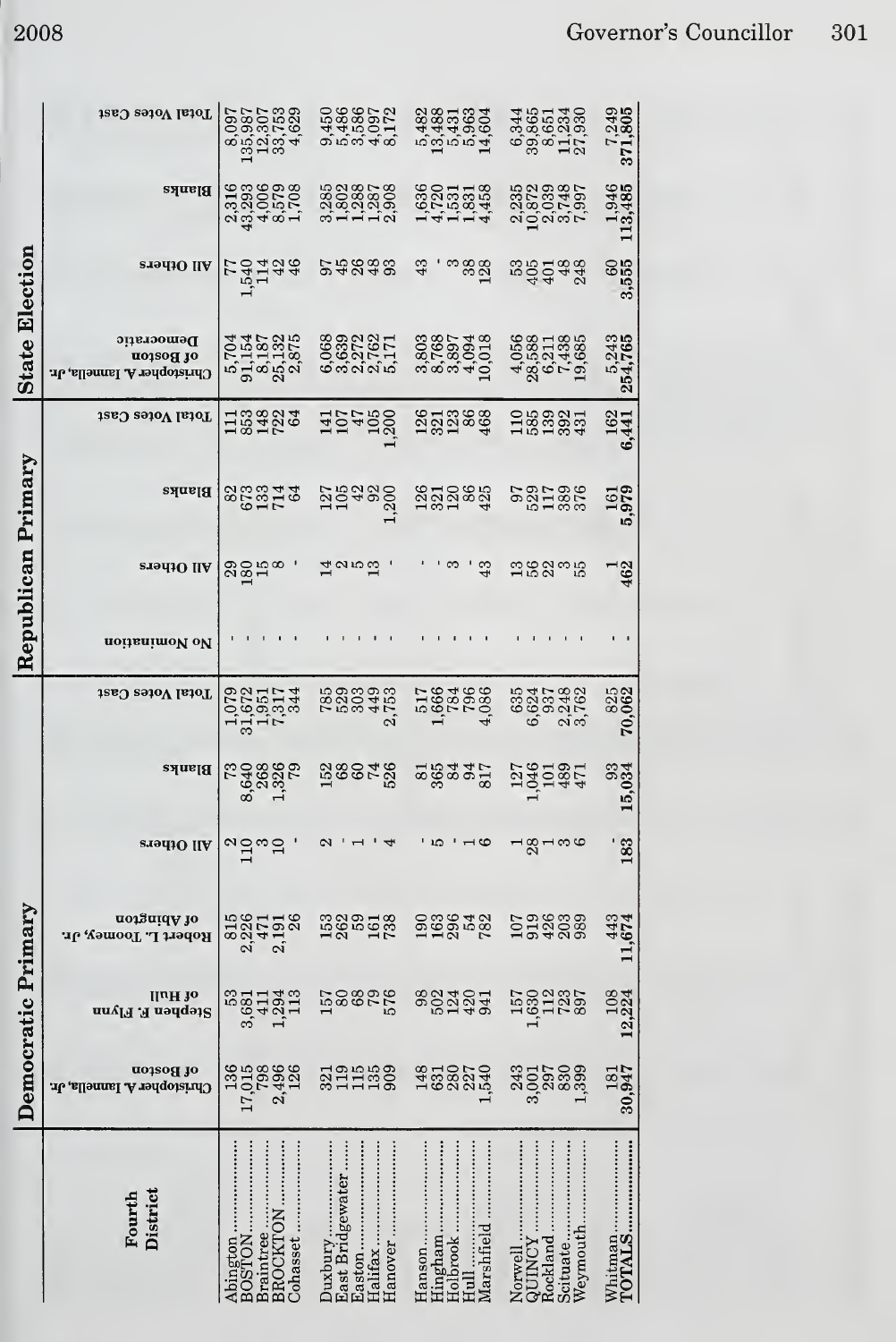|                       | Total Votes Cast                            | 8,571<br>18,344<br>18,981<br>4,050<br>14,050          | 142452827<br>1234834<br>1453867                                                       | $\begin{array}{c} 4,728 \\ 27,138 \\ 8,1660 \\ 19,956 \\ 29,956 \\ \end{array}$ | $\begin{array}{c} 3,421 \\ 12,460 \\ 4,301 \\ 4,581 \\ 3,109 \\ \end{array}$ | $\begin{array}{c} 4.368 \\ 2.314 \\ 2.4324 \\ 10.944 \\ 15.062 \end{array}$ | 8441<br>26441<br>26449<br>364316                                 | 4,222<br>9,830      |
|-----------------------|---------------------------------------------|-------------------------------------------------------|---------------------------------------------------------------------------------------|---------------------------------------------------------------------------------|------------------------------------------------------------------------------|-----------------------------------------------------------------------------|------------------------------------------------------------------|---------------------|
| <b>State Election</b> | Blanks                                      | $6,515$<br>$2,042$<br>$4,232$<br>676<br>653<br>လပ်    | $4.58877128871.50971.51$                                                              | 2,794<br>2,053<br>7,610<br>1,637<br>8,930                                       | $1,3000\n\n1,4597\n\n1,597\n\n6,615\n\n6,615$                                | 1 1999<br>1995<br>1999<br>1999                                              | 2257<br>19957454<br>200714                                       | 1,231<br>3,790      |
|                       | s.iou10 IIV                                 | <b>724</b><br>$\frac{103}{124}$                       | 5624                                                                                  | 30 <sub>o</sub><br>340                                                          | <b>7925</b>                                                                  | 14358                                                                       | 350<br>350<br>9 9 4<br>9 4 1                                     | $47$<br>34          |
|                       | Democratic<br>nels to<br>Mary-Ellen Manning | 5,792<br>11,50007<br>11,50007<br>5,8664<br>9,900      | $\begin{array}{c} 10.223 \\ 1.497 \\ 1.497 \\ 1.425 \\ 1.425 \\ 2.587 \\ \end{array}$ | 3,061<br>18,2757<br>19,267<br>19,283                                            | 0894389<br>089439<br>080044                                                  | 8671491<br>8671491<br>21277                                                 | 5,272<br>19,094<br>3,319<br>2,294<br>14,748                      | 2,944<br>6,006      |
|                       | Total Votes Cast                            | 8869536<br>251396                                     | 307888                                                                                | 333933<br>23342                                                                 | 58328                                                                        | <b>SHS22</b>                                                                | 354<br>352<br>353<br>353                                         | 40<br>174           |
| Republican Primary    | <b>Blanks</b>                               | 85399151                                              | <b>201722</b><br>2017<br>2018                                                         | 363392<br>193351                                                                | 3g8555                                                                       | <b>887588</b>                                                               | 553454                                                           | 40<br>159           |
|                       | stadio IIA                                  | ထေးက<br>14.5                                          | 48L                                                                                   | 100<br>$\boldsymbol{\mathsf{c}}$                                                | <b>. わおしけ</b>                                                                | 4 ကထက္ထက္ထ                                                                  | ယင်းကယ်                                                          | $\frac{15}{15}$     |
|                       | noitsnimoV oV                               |                                                       |                                                                                       |                                                                                 |                                                                              |                                                                             |                                                                  |                     |
|                       | Total Votes Cast                            | 782<br>032<br>031603<br>0.51803<br>0.61<br>0.61       | 440<br>587<br>5,964<br>5,915<br>2,142                                                 | 388                                                                             | $\begin{array}{c} 351 \\ 324 \\ 1,924 \\ 295 \\ 4,809 \\ \end{array}$        | 4300227                                                                     | 994<br>4,076<br>4,085<br>2,617<br>2,617                          | 366<br>1,463        |
|                       | <b>Blanks</b>                               | 184891911                                             | $\frac{125}{60}$<br>2,142<br>61<br>$\overline{41}$                                    | <b>986499</b><br>986499                                                         | 3545023                                                                      | <b>SG5346</b><br>55546                                                      | 1864688                                                          | 66<br>265           |
|                       | erodiO IIA                                  | $\overline{4}$                                        | $\frac{1}{57}$<br>$\overline{\phantom{0}}$                                            | 103<br>14                                                                       | ' aung                                                                       | ' പ<br>$\sqrt{2}$                                                           | $\mathbf{C}$<br>−                                                |                     |
|                       | of Middleton<br>Timothy P. Houten           | 503<br>433<br>133<br>147                              | $75$<br>931<br>578<br>71                                                              | $1,051$<br>$595$<br>837<br>837<br>207                                           | $\mathcal{S}^{\mathcal{O}}$<br>$227$<br>$79$<br>$70$<br>1,111                | $\frac{328}{51}$<br>108<br>2337                                             | $365$<br>$1,067$<br>100<br>345<br>241                            | 86<br>330           |
| Democratic Primary    | nels to<br>Mary-Ellen Manning               | 1,494<br>156<br>687<br>449<br>981                     | 1,153<br>232<br>2,834<br>151<br>182                                                   | 526<br>213<br>2,135<br>3,270<br>2,611                                           | 1,223<br>$\frac{352}{174}$<br>2,721<br>197                                   | 79                                                                          | 2,630<br>910<br>164<br>441<br>2,007                              | 214                 |
|                       | District<br>Fifth                           | Amesbury<br>Andover<br>BEVERLY<br>Boxford<br>Danvers. | GLOUCESTER<br>Essex<br>Georgetown<br>Dracut<br>Groveland                              | Ipswich<br><b>AWRENCE</b><br><b>HAVERHILI</b><br>Hamilton<br><b>NNV1</b>        | Manchester-by-the-Sea.<br>MELROSE<br>Merrimac<br>Marblehead<br>Methuen       | Newbury<br>NEWBURYPORT<br>Nahant<br>North Andover<br>Middleton              | North Reading<br>PEABODY<br>Rockport.<br>Rowley<br><b>NALLAS</b> | Salisbury<br>Saugus |

## Governor's Councillor 302

GOVERNOR'S COUNCILLOR

 $\overline{2}$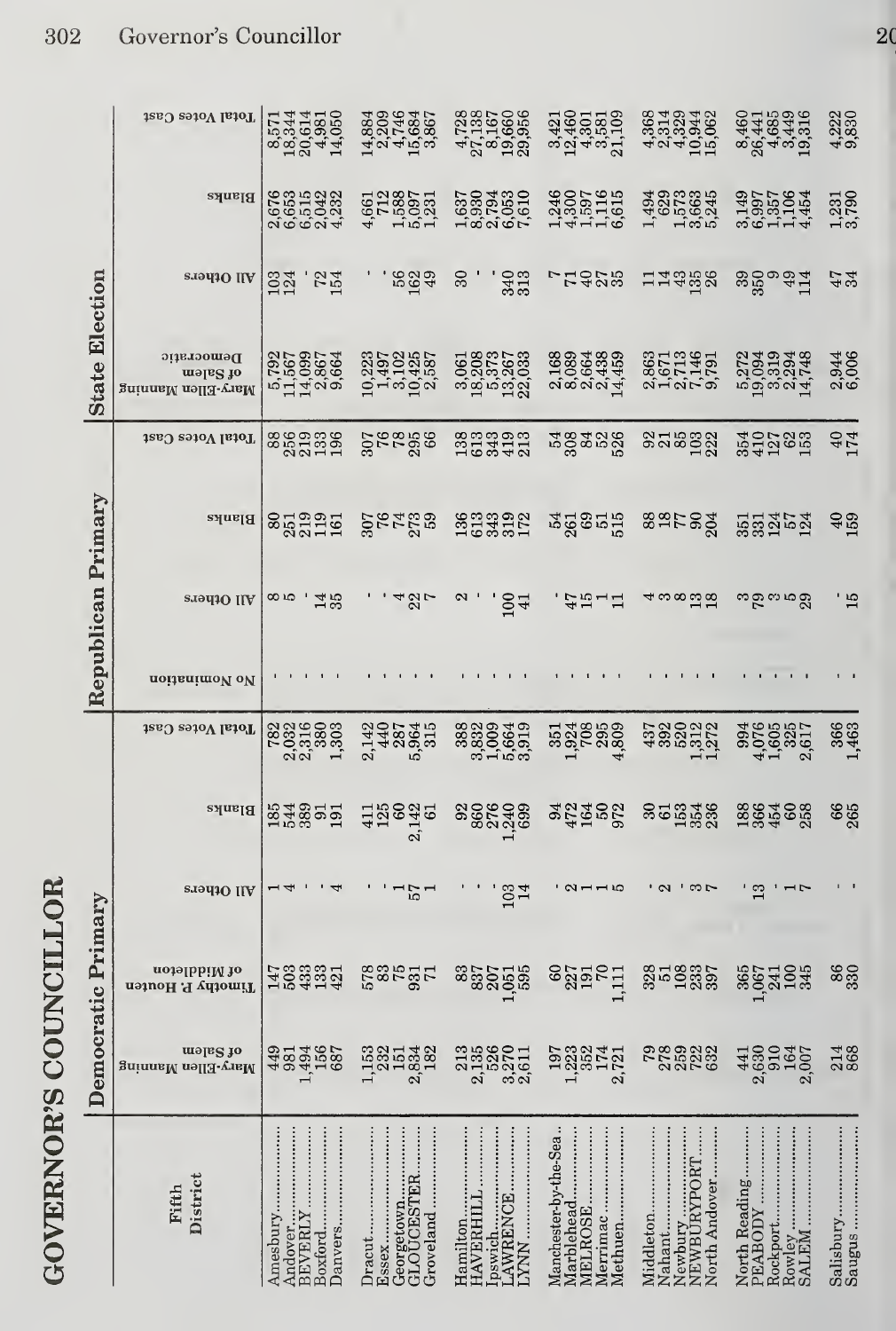| 8,191<br>15,746<br>3,859             | 2,345<br>2,772<br>12,042<br>400,846                                        |                       | Total Votes Cast                                | 25,488<br>19,5309<br>19,855<br>19,794<br>34,794                              | 8,074<br>12,0684<br>2,0684<br>2,0628                                                                                                                                                                                                                                                                                                                            | $\begin{array}{c} 13,860 \\ 16,922 \\ 3,674 \end{array}$<br>11,104<br>,064<br>27 | 33,061<br>12,246<br>14,508<br>14,508<br>9,152                     | 19,229<br>359,699   |
|--------------------------------------|----------------------------------------------------------------------------|-----------------------|-------------------------------------------------|------------------------------------------------------------------------------|-----------------------------------------------------------------------------------------------------------------------------------------------------------------------------------------------------------------------------------------------------------------------------------------------------------------------------------------------------------------|----------------------------------------------------------------------------------|-------------------------------------------------------------------|---------------------|
| $2,783$<br>$4,896$<br>$1,510$        | $\begin{array}{c} 866 \\ 1,013 \\ 4,110 \\ 27,171 \end{array}$<br>$\equiv$ |                       | Blanks                                          | 1986<br>1980<br>19723<br>19815<br>6,915<br>,252<br>$\overline{\phantom{a}}$  |                                                                                                                                                                                                                                                                                                                                                                 | 55822439<br>0,9782438<br>0,97050                                                 | 1944<br>145219<br>14459                                           | 6,814<br>110,810    |
| 3882<br>289                          | 1871<br>1957<br>1958<br>N                                                  |                       | eradiO llA                                      | $143700$<br>$14310$<br>200                                                   | <b>25232</b>                                                                                                                                                                                                                                                                                                                                                    | 22222222                                                                         | 330058<br>380058                                                  | 2,670               |
| 5,376<br>10,662<br>2,327             | 1,461<br>1,728<br>1,801<br>10,799<br>27                                    | <b>State Election</b> | Democratic<br>рлојрэм јо<br>Michael J. Callahan | $\begin{array}{c} 18,036 \\ 13,418 \\ 22,152 \\ 8,620 \\ 25,753 \end{array}$ | 5933007<br>5933007<br>59330744                                                                                                                                                                                                                                                                                                                                  | 20,416<br>7,043<br>8,654<br>8,684<br>2,375                                       | 25,549<br>7,9263<br>7,9258<br>5,7778<br>5,778                     | 12,379<br>246,219   |
| 306<br>306                           | 2007<br>2007<br>2007<br>Ņ                                                  |                       | Total Votes Cast                                | 528820<br>528529                                                             | 627441832                                                                                                                                                                                                                                                                                                                                                       | 5387783528                                                                       |                                                                   | 6,641               |
| 889<br>284                           | <b>88274</b><br>88274<br>అ                                                 | Republican Primary    | <b>Blahks</b>                                   | $47,000$<br>$759,000$<br>$759,000$                                           | 65<br>067789<br>07128                                                                                                                                                                                                                                                                                                                                           | 307833<br>426338                                                                 |                                                                   | 591<br>6,012        |
| $\omega\mapsto\omega$                | అ<br>$^{40}_{95}$                                                          |                       | siəqi0 IIV                                      | 52588                                                                        | ' ဒ္မာဓု ဗ္က                                                                                                                                                                                                                                                                                                                                                    | 8858<br>685                                                                      | $\mathcal{L}$<br><b>339</b>                                       | 15<br>629           |
| $\overline{\phantom{a}}$<br>- 11     | $1 \quad 1 \quad 1 \quad 3$                                                |                       | noitsnimoV oV                                   | $\blacksquare$<br>$\blacksquare$                                             | $\mathbf{1}$                                                                                                                                                                                                                                                                                                                                                    | .                                                                                | $\blacksquare$<br>$\mathbf{1}$<br>$1 \quad 1$                     | $\mathbf{r}$        |
| $\frac{1,407}{2,335}$                | $\begin{array}{c} 165 \\ 250 \\ 1,556 \\ \textbf{60,325} \end{array}$      |                       | Total Votes Cast                                | 958112<br>4408142<br>6400042                                                 | $\begin{array}{c} 1.530 \\ + .5300 \\ + .5300 \\ + .5300 \\ + .5300 \\ + .5300 \\ + .5300 \\ + .5300 \\ + .5300 \\ + .5300 \\ + .5300 \\ + .5300 \\ + .5300 \\ + .5300 \\ + .5300 \\ + .5300 \\ + .5300 \\ + .5300 \\ + .5300 \\ + .5300 \\ + .5300 \\ + .5300 \\ + .5300 \\ + .5300 \\ + .5300 \\ + .5300 \\ + .5300 \\ + .5300 \\ + .5300 \\ + .5300 \\ + .5$ | 832286483884                                                                     | 7357500<br>7357500<br>737500                                      | 5,896<br>80,450     |
| 294<br>445<br>75                     | 5885<br>5885<br>5885<br>12                                                 |                       | Blanks                                          | 00017401<br>00014021<br>N                                                    |                                                                                                                                                                                                                                                                                                                                                                 | 284<br>294458<br>29458                                                           | 76931583<br>76931583                                              | 201<br>18           |
| $\circ \sim$                         | ٠<br>$\mathbf{1}$<br>$\frac{6}{245}$                                       |                       | saadiO IIA                                      | 16<br>G<br>$\frac{10}{10}$<br>22                                             | $\frac{18}{7}$<br>$\overline{1}$<br>$\infty$                                                                                                                                                                                                                                                                                                                    | $\mathfrak{g}$<br>ာ<br>တယ                                                        | 58<br>٠<br>ဖ<br>ဇာ ဇာ                                             | $\frac{9}{219}$     |
| $\frac{171}{607}$                    | 33<br>58<br>417<br>877<br>$\overline{12}$                                  | Democratic Primary    | qondiniW 10<br>illədəusxaM-ilmoriT amsəzoAl     | 1,244<br>481<br>982<br>902<br>1,214                                          | 460<br><b>178</b><br>771<br>343<br>267                                                                                                                                                                                                                                                                                                                          | ,349<br>434<br>,265<br>421<br>214                                                | ,066<br>726<br>484<br>559<br>046                                  | 16,288              |
| 944<br>274<br>163                    | 79<br>124<br>789<br>318<br>34                                              |                       | рлојрәју јо<br>Michael J. Callahan              | 42631446517<br>654466<br>4235617                                             | $687$<br>$1,975$<br>$1,262$<br>314<br>573<br>$\mathbf{c}$                                                                                                                                                                                                                                                                                                       | $1,305$<br>$1,305$<br>172<br>1,121<br>301<br>6,                                  | $4,393$<br>$1,933$<br>970<br>1,820<br>378                         | $3,804$<br>$45,513$ |
| Tewksbury<br>Swampscott<br>Topsfield | <br>West Newbury<br>Wenham                                                 |                       | District<br>Sixth                               | Burlington<br>CAMBRIDGE<br>Arlington<br>Billerica<br><b>BOSTON</b>           | .exington<br>CHELSEA<br>EVERETT<br>MALDEN<br>ynnfield                                                                                                                                                                                                                                                                                                           | REVERE<br>MEDFORD<br>MELROSE<br>Reading<br>Saugus                                | SOMERVILLE<br>Stoneham<br><br>Winchester<br>Winthrop<br>Wakefield |                     |